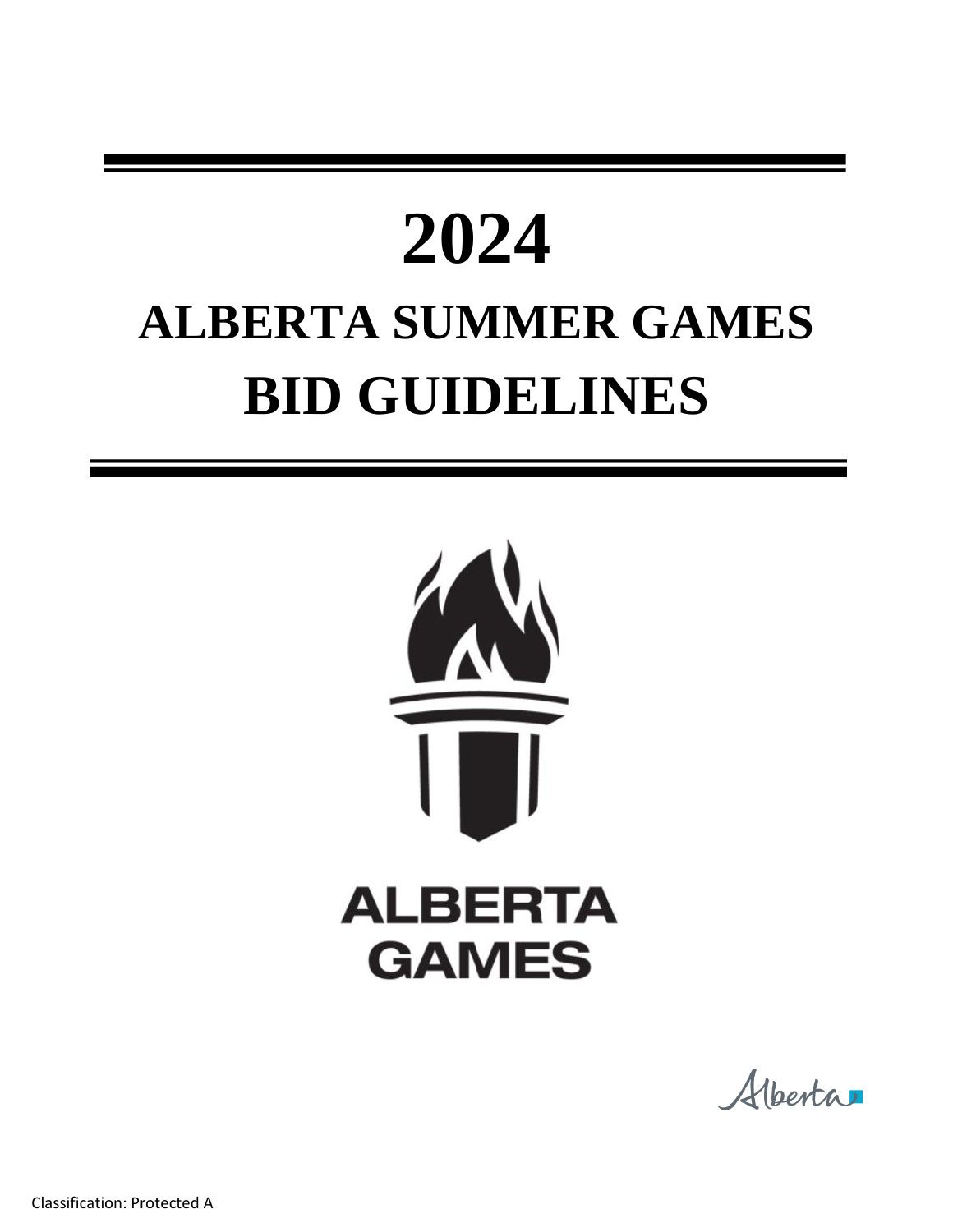# **2024 ALBERTA SUMMER GAMES BID GUIDELINES**

# **TABLE OF CONTENTS**

**Note: Please use and include Appendix V - Budget Worksheet and Appendix VI - Bid Submission Checklist with your bid submission.**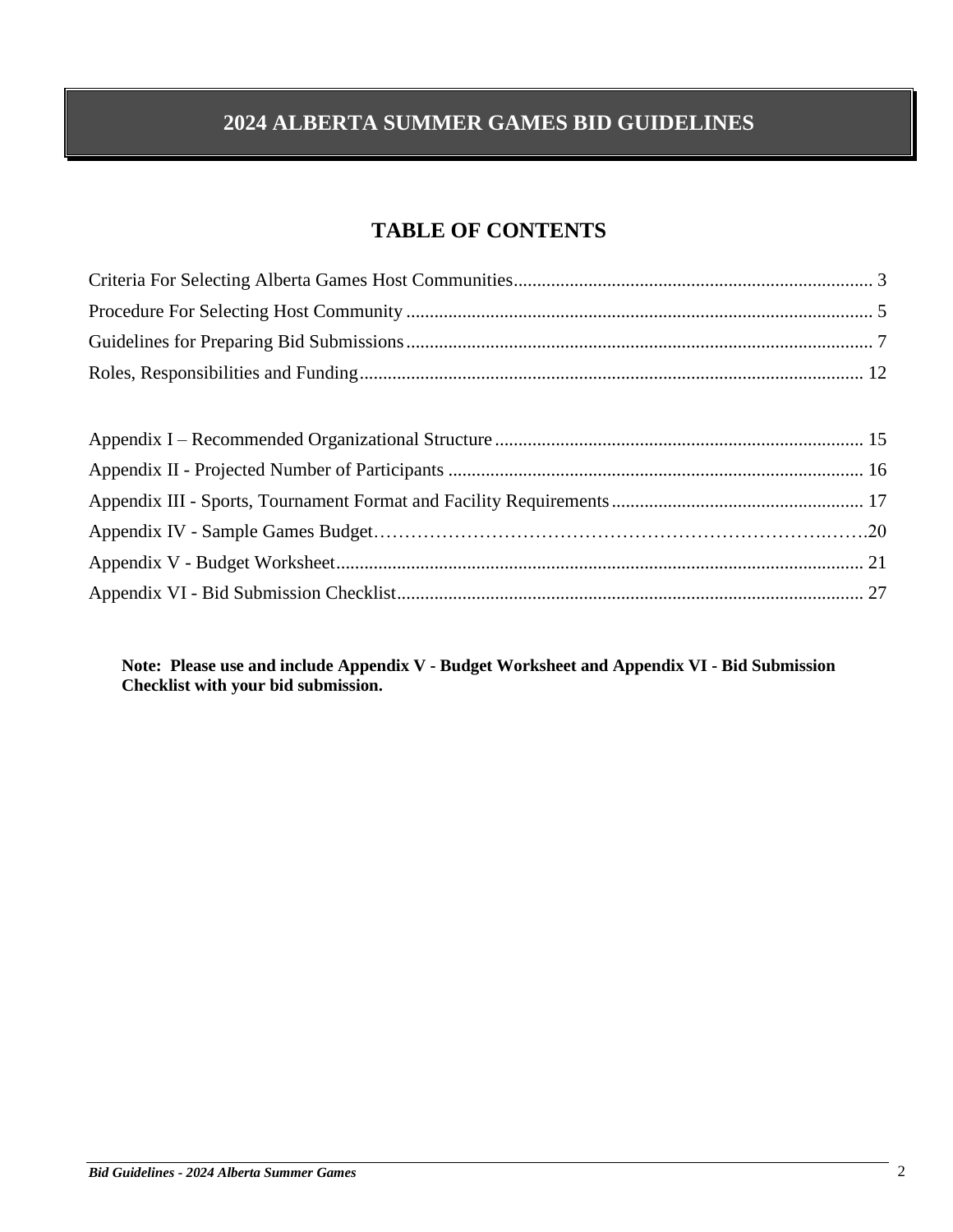# **CRITERIA FOR SELECTING ALBERTA SUMMER GAMES HOST COMMUNITIES**

# **POLICY STATEMENT**

The "Alberta Summer Games" is a program of the Ministry of Alberta Culture & Status of Women and is intended to provide a competitive opportunity in a multi-sport festival for "developing" athletes eleven (11) to sixteen (16) years of age.

The Government of Alberta believes that all communities within the Province of Alberta, that are capable of appropriately accommodating up to 3,000 participants {athletes, coaches, chaperones & technical officials} and providing adequate sport facilities, should be given the opportunity to bid to host an Alberta Summer Games.

In the selection of a host community, the primary consideration is the potential benefit to the developing athlete.

Other considerations include the benefit to the host community and to sport in the province.

Communities with populations less than 10,000 are encouraged to join together with neighboring communities to submit a joint bid.

Athletes in the Alberta Games will have advanced to the Alberta Games through either a zone playoff or Zone Camp.

## **GUIDELINES AND PROCEDURES**

#### **Selection Process**

Staff within the Multisport Games unit of Sport, Physical Activity and Recreation (SPAR) will assess and tour bidding communities that qualify under the guidelines.

## **Selection Criteria**

The following criteria will be considered in the selection of a host community:

#### **1. Physical Facilities**

- a) Capability of accommodating a minimum of approximately 3,000 athletes, coaches and officials
- b) Availability of food service facilities for up to a minimum of 1000-1200 at one seating
- c) Capacity to host a full complement of sport events
- d) Availability of medical facilities
- e) Availability of adequate hotel/motel facilities to accommodate Games visitors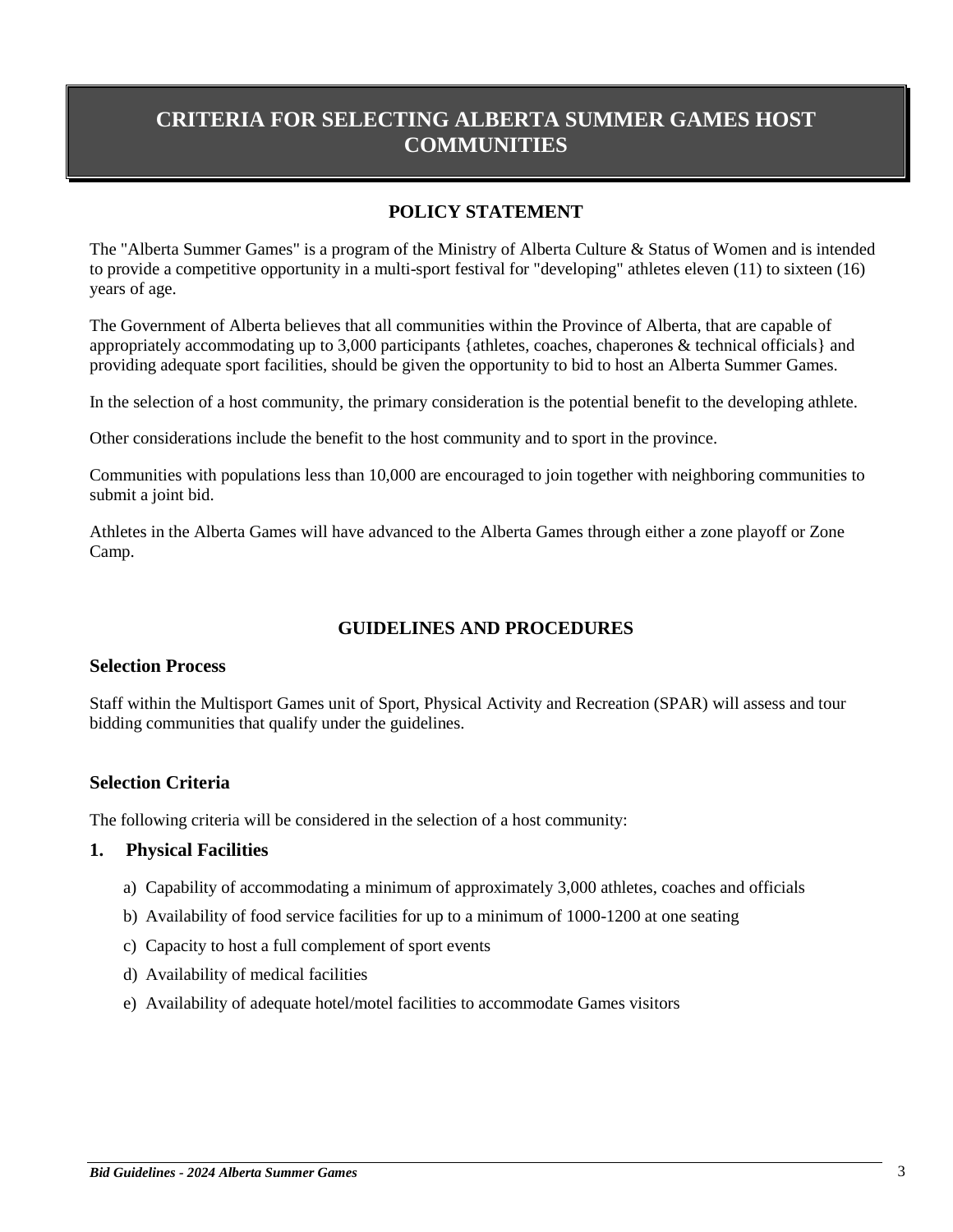# **2. Financial Resources**

- a) Commitment of the municipality
- b) Capability of raising adequate funds, gifts-in-kind, and services, to offset expenses

# **3. Human Resources**

- a) Evidence of community support
- b) Evidence of leadership and organizational ability
- c) Past experience in hosting major events, including previous Alberta Summer, Winter Games
- d) Support by the local media
- e) Capability of providing  $1,500 2,000$  volunteers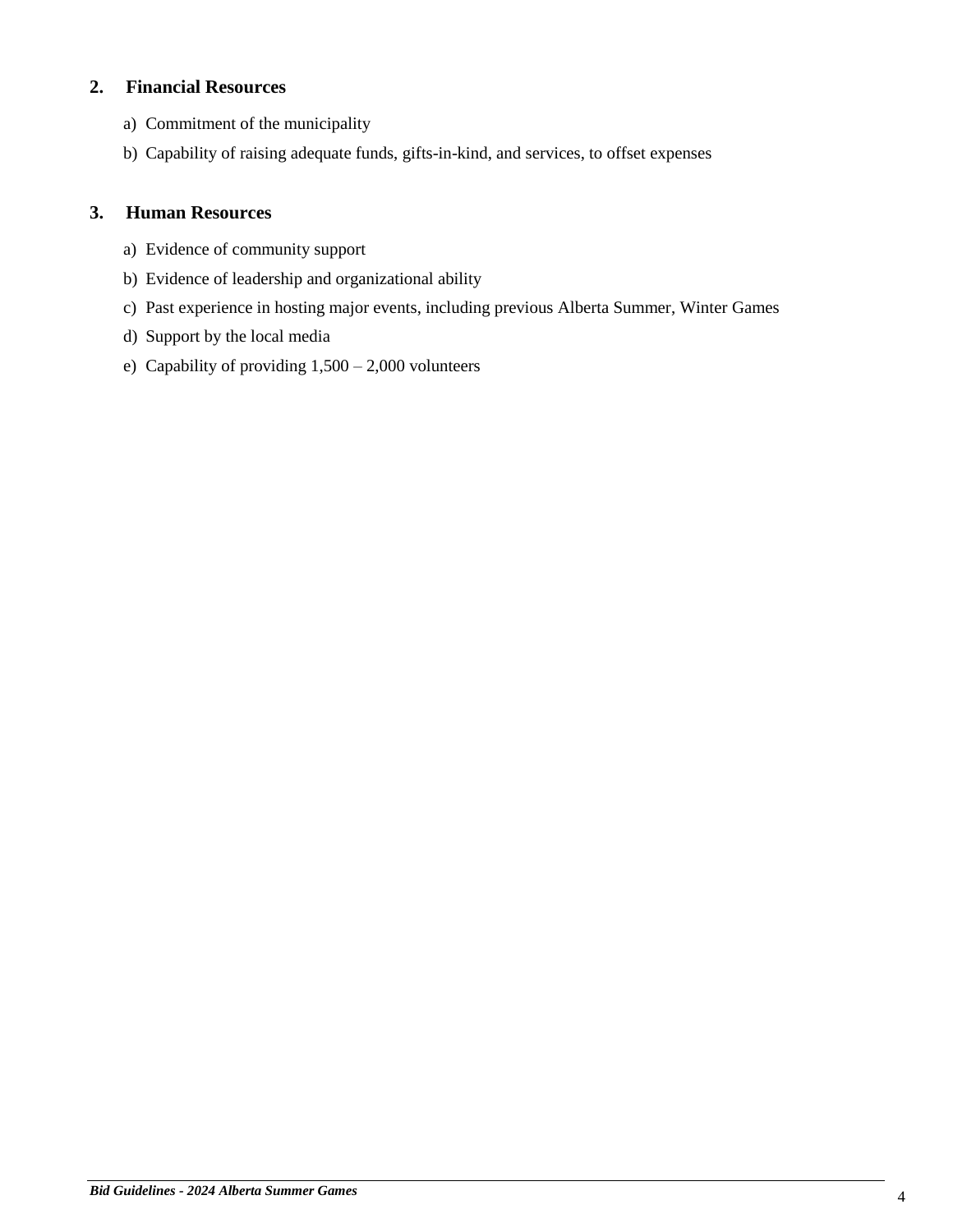# **1. Bid Invitation**

An "Invitation to Bid" is sent to Alberta Municipal and Band Councils in January 2022.

Communities with populations under 10,000 are advised to consider regional or joint bids involving neighboring municipalities.

# **2. Letter of Intent to Bid**

The bid process requires that a letter outlining your community's interest in bidding to host the 2024 Alberta Summer Games, together with a resolution of support from your Municipal Council(s), must be received by **March 25, 2022**.

Please forward the "Letter of Intent to Bid" to:

**Don S. Wilson Director, Multisport Games Sport, Physical Activity and Recreation Alberta Culture and Status of Women 620, 615 Macleod Trail SE Calgary, Alberta T2G 4T8 Phone: (403) 297-2729 E-mail: don.wilson@gov.ab.ca**

## **3. Bid Committee**

Municipal Council should appoint interested individuals to serve on a "Bid Committee".

The Bid Committee is responsible for preparing the bid document and presenting it to the Multisport Games unit.

# **4. Bid Preparation and Submission**

Bid submissions must be no more than twenty (20) pages in length.

*Refer to Guidelines for Preparing Your Bid Submission, page [7](#page-6-0) and Bid Submission Checklist, page [27.](#page-26-0)*

The Bid submission may include letters of support, etc. in addition to the twenty (20) pages.

Please include the Bid Submission Checklist and Budget Worksheet with your submission.

Assistance in the preparation of bid submissions, or additional information on any facet of the Alberta Summer Games, is available from the Multisport Games unit.

**Bid submissions must be forwarded to the Multisport Games unit by April 29, 2022.** *Refer to address above.*

# **5. Bid Selection**

Multisport Games unit staff, will review the submissions, tour selected bid communities and recommend selection of the host community based on the established Selection Criteria.

The bid tour will be conducted in **May 2022** and is an opportunity for an assessment of the strengths and weaknesses of each bid, relative to the basic requirements for hosting the Games and relative to other bids.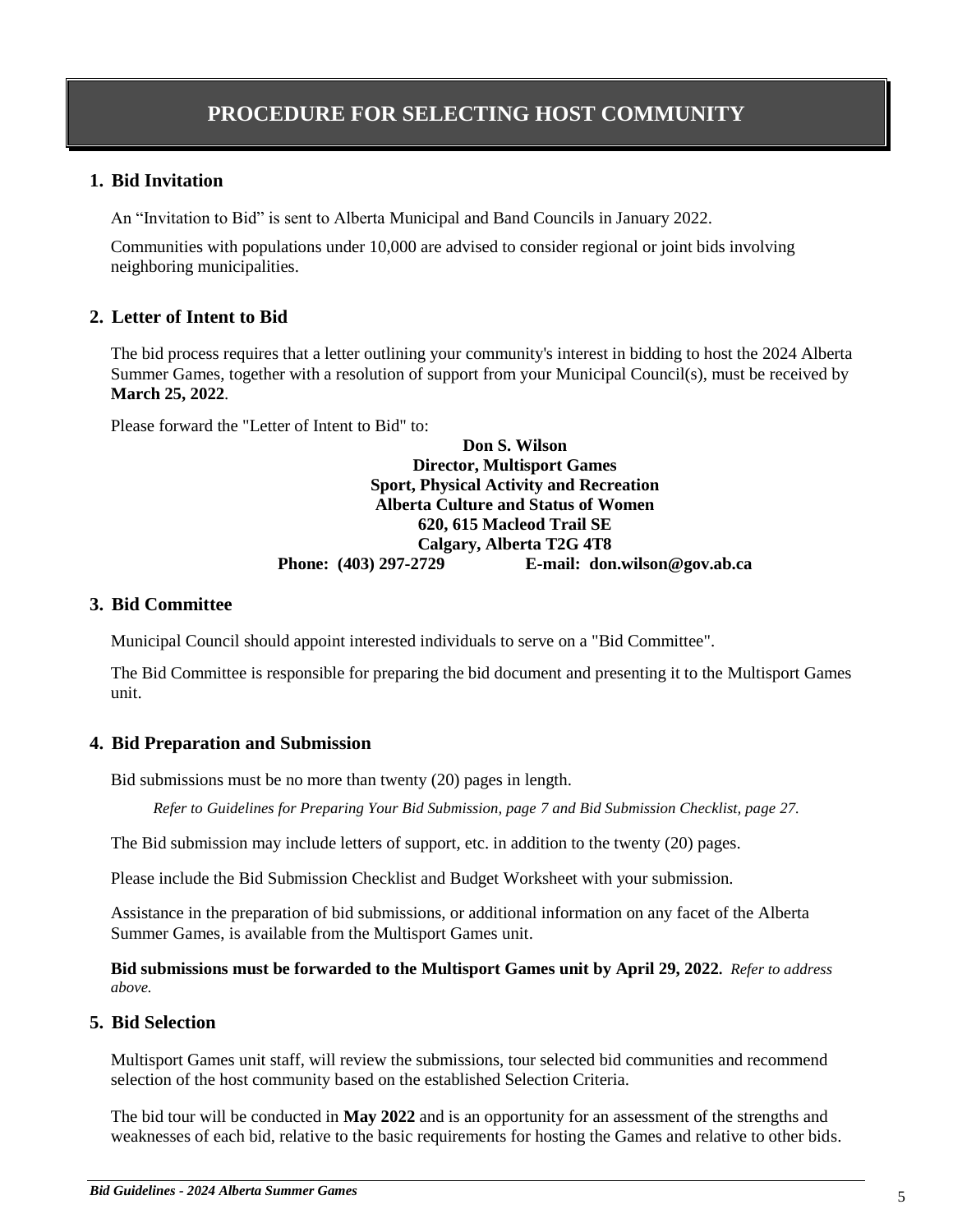Multisport Games unit staff will be available for approximately three (3) hours on the appointed day.

# **6. Bid Award**

The successful host community will be officially announced approximately **June 2022** by the Minister of Culture & Status of Women.

Representatives of the host community will be invited to attend the **2023 Alberta Summer Games**, to be staged by **Okotoks/Black Diamond July 20 - 23, 2023.**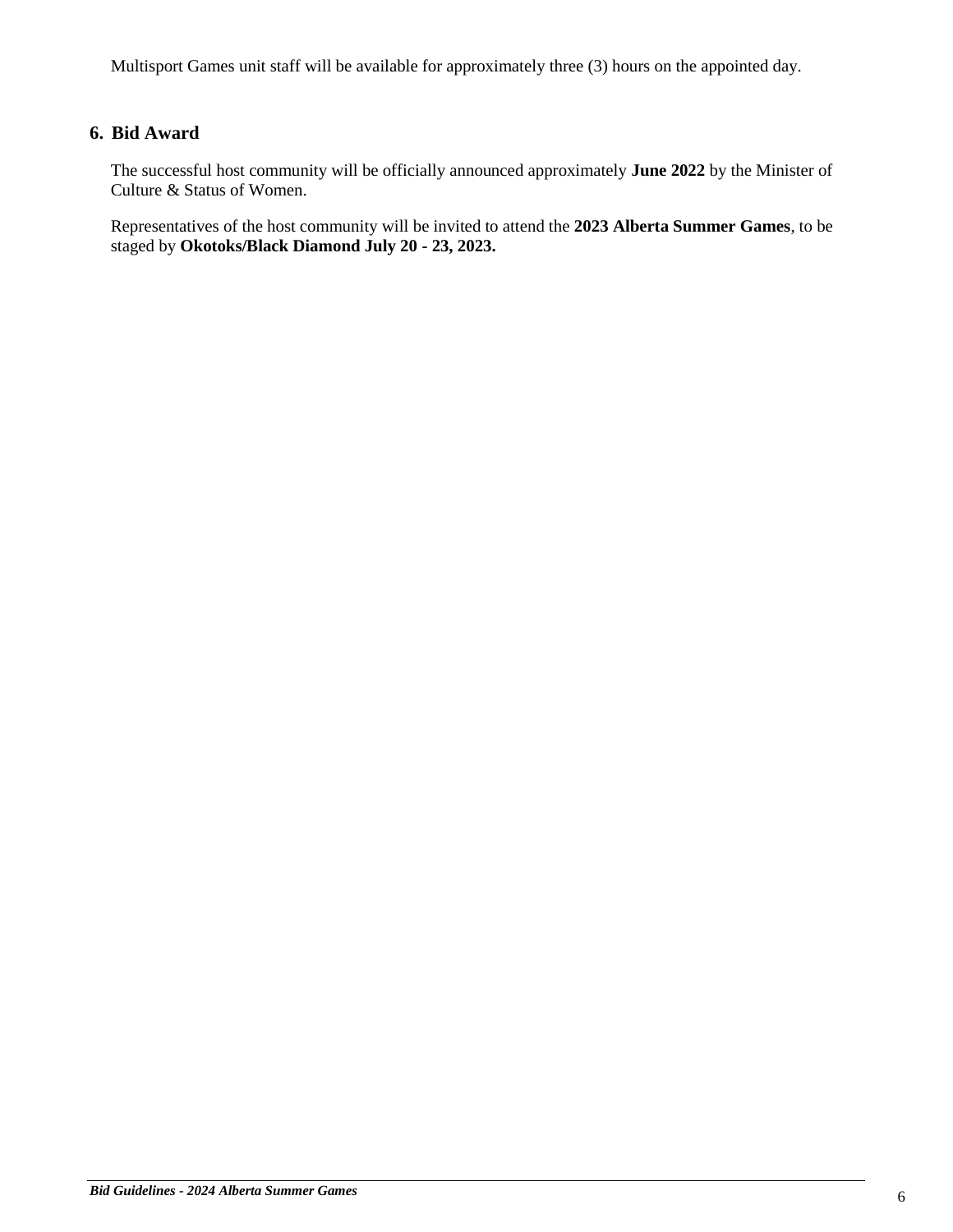# <span id="page-6-0"></span>**GUIDELINES FOR PREPARING BID SUBMISSIONS**

## **BID SUBMISSIONS MUST CONTAIN THE FOLLOWING INFORMATION:**

#### **Please also include Appendix V - Budget Worksheet, page 21, and Appendix VI - Bid Submission Checklist, page [27,](#page-26-0) with your bid submission.**

#### **1. Municipal Support**

A statement of support and commitment from the local municipal council and any other co-operating municipalities is required. There should be clarification if the bid is a joint municipal bid or not. The bidding municipality(s) must acknowledge that, the ultimate financial responsibility for the cost of staging the Games rests with the municipality(s).

#### **2. Previous Event Experience**

Indicate past experience hosting zone, provincial, national events hosted in recent years.

#### **3. Proposed Dates of your Games**

The dates for the 2024 Alberta Summer Games have tentatively been planned ideally for the third weekend of July 2024.

Changes to the tentative dates will require the approval of the Multisport Games unit.

#### **4. One-Shift or Two-Shift Games Format**

Indicate if you are planning a one-shift or two-shift Games, for example:

- A one-shift Games format involves 4 days and 3 overnights
- A two-shift Games format involves 7 days total. The total number of athletes is divided into two equal groups. Each group competes for 3 days with one-day overlapping.

#### **One-Shift Games Format**

| Day 1 |                                | Noon $-4$ pm Athletes arrive and register |
|-------|--------------------------------|-------------------------------------------|
|       | 7 pm                           | <b>Opening Ceremonies</b>                 |
| Day 2 | $8 \text{ am} - 6 \text{ pm}$  | Competition                               |
| Day 3 | $8 \text{ am} - 6 \text{ pm}$  | Competition                               |
| Day 4 | $8 \text{ am} - 11 \text{ am}$ | Competition                               |
|       | 2 pm                           | <b>Closing Awards</b>                     |
|       | 3 pm                           | Athletes depart                           |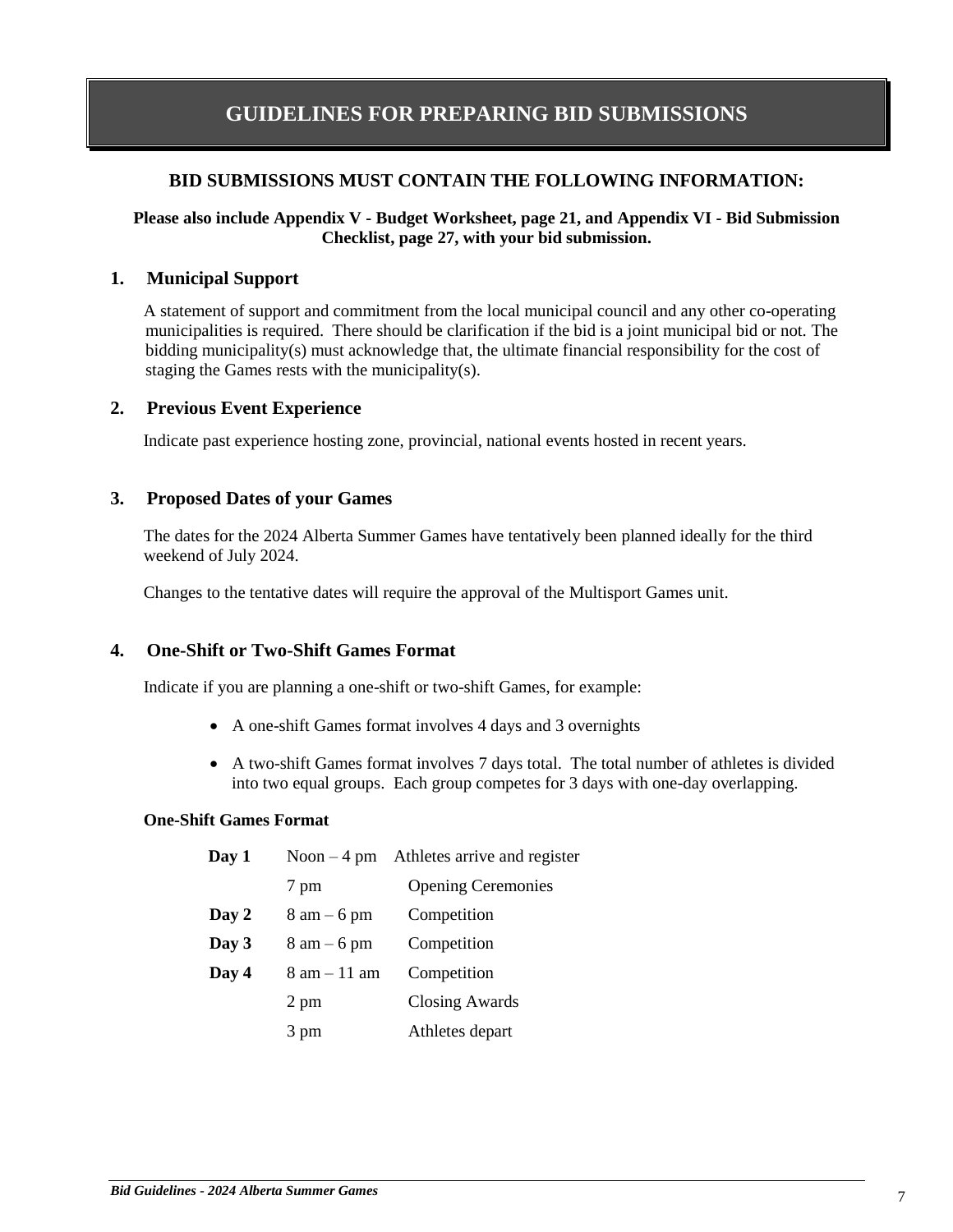#### **Two-Shift Games Format**

| Day 1 | Noon $-4$ pm                   | Arrival of Shift 1 athletes                |
|-------|--------------------------------|--------------------------------------------|
|       | 7 pm                           | <b>Opening Ceremonies</b>                  |
| Day 2 | $8 \text{ am} - 6 \text{ pm}$  | Competition                                |
| Day 3 | $8 \text{ am} - 6 \text{ pm}$  | Competition                                |
| Day 4 | $8 \text{ am} - 3 \text{ pm}$  | Competition concludes for Shift 1 athletes |
|       | 4 pm                           | Departure of Shift 1 athletes              |
|       | $10 \text{ am} - 3 \text{ pm}$ | Arrival of Shift 2 athletes                |
|       | 5 pm                           | Welcoming supper for Shift 2 athletes      |
| Day 5 | $8 \text{ am} - 6 \text{ pm}$  | Competition                                |
| Day 6 | $8 \text{ am} - 6 \text{ pm}$  | Competition                                |
| Day 7 | $8$ am $-11$ am                | Competition                                |
|       | 2 pm                           | <b>Closing Ceremony</b>                    |
|       | 3 pm                           | Departure of Shift 2 athletes              |

#### **5. Host Organizing Committee**

Include a proposed organizational structure.

*Refer to Appendix I - Recommended Organizational Structure, pag[e 15.](#page-14-0)*

Include the proposed procedure the municipality would undertake to select the Games Chairperson and Board of Directors.

#### **Note: It is not necessary to identify a Board of Directors for the purpose of bidding since the Games Chairperson, once appointed by the Mayor, is responsible for selecting the Board.**

Provide assurance that your community can form an organization capable of properly hosting the Games.

#### **6. Proposed Budget**

Bid submissions must outline the proposed cost of operating the Games and construction or renovation of facilities.

*Refer to Appendix IV - Sample Games Budget, page 20.*

#### **When preparing a budget, please use the attached Budget Worksheet and include this document in your bid submission.**

*Refer to Appendix V - Budget Worksheet, page 21.*

Please substantiate figures wherever possible. (e.g. meals, accommodation, etc.)

*Detailed financial information from previous Alberta Games is available on request to assist you in preparing a budget.*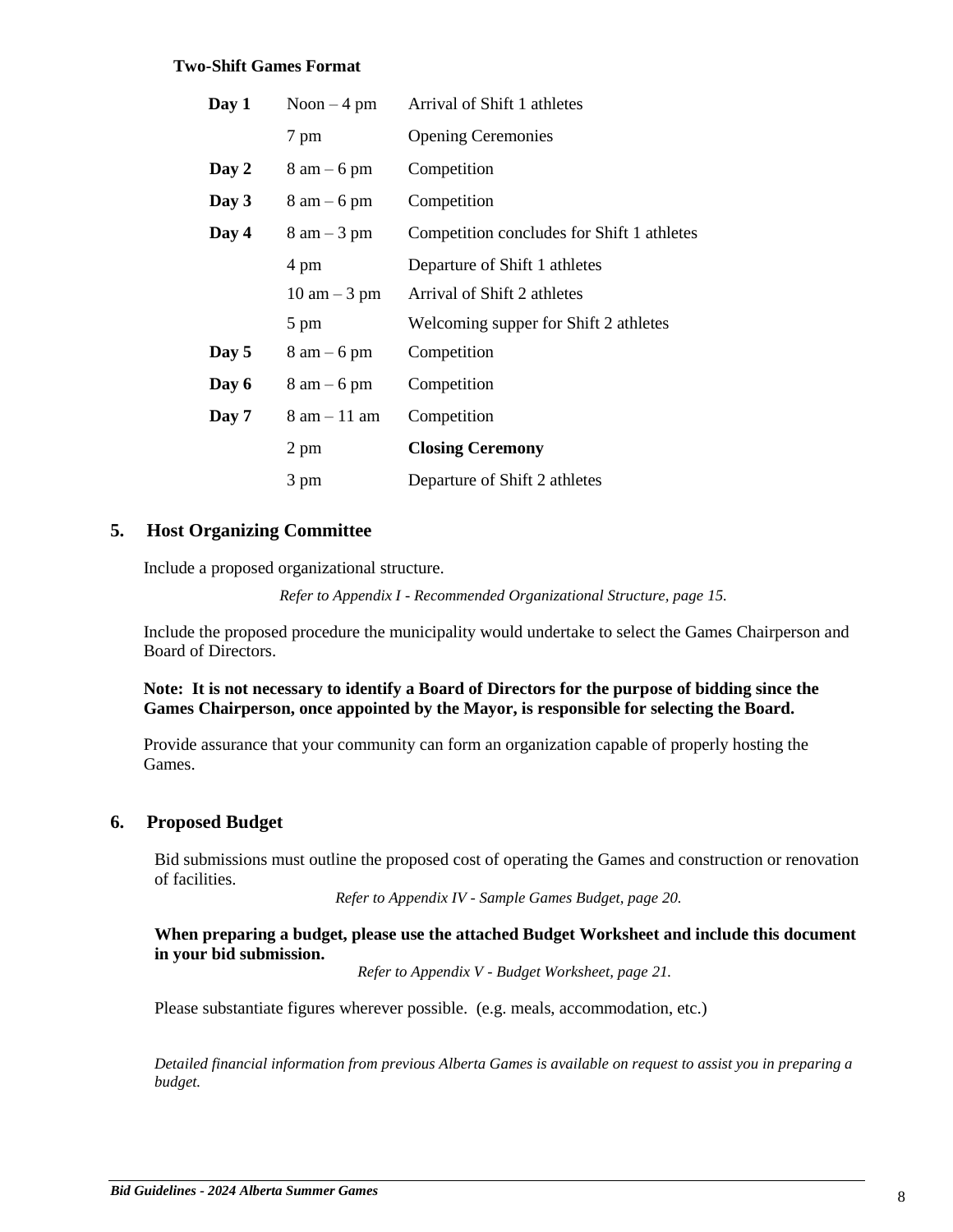# **7. Proposed Sports**

Approximately 15 - 20 sports are generally included in the Alberta Summer Games.

*Refer to Appendix II – Projected number of Participants, page 16 and Appendix III - Proposed Sports, Tournament Format & Facility Requirements, pag[e 17.](#page-16-0)*

List those activities that you would be prepared to host and a rationale for selecting them (i.e. local interest, support from local organizations, excellent facilities, etc.).

Provide a tentative sport schedule based on your chosen Games format (i.e. one-shift or two-shift Games).

Note: No sport is assured of participation in the Alberta Summer Games as applications must be submitted by the provincial sport governing bodies and approved by the Multisport Games unit in cooperation with the host community.

The Multisport Games unit must approve the "technical package".

#### **8. Number of Participants**

As a general rule a host community will be handling approximately 3,000 athletes, coaches, chaperones and officials per day (based on a one-shift Games format).

#### **Communities not capable of adequately housing and feeding 3,000 participants in one-shift Games format should plan to stage two-shift Games.**

#### **9. Food Services**

The Food Centre must be large enough to seat 1,000 - 1200 participants at one time and provide adequate space for 6 to 8 food service lines.

Include a description of the Food Centre including:

- \* Proposed location of Food Centre
- \* Seating capacity
- \* Plans to feed athletes, coaches and technical officials

Include a documented per diem rate for feeding athletes, coaches and technical officials.

## **10. Transportation**

Include provisions for movement of participants within the community (i.e. number of buses, frequency of service, general movement of athletes from venue to venue)

Note: At certain points it may be necessary to provide buses to move all participants at once. (e.g. following Opening Ceremonies and the athlete entertainment evening)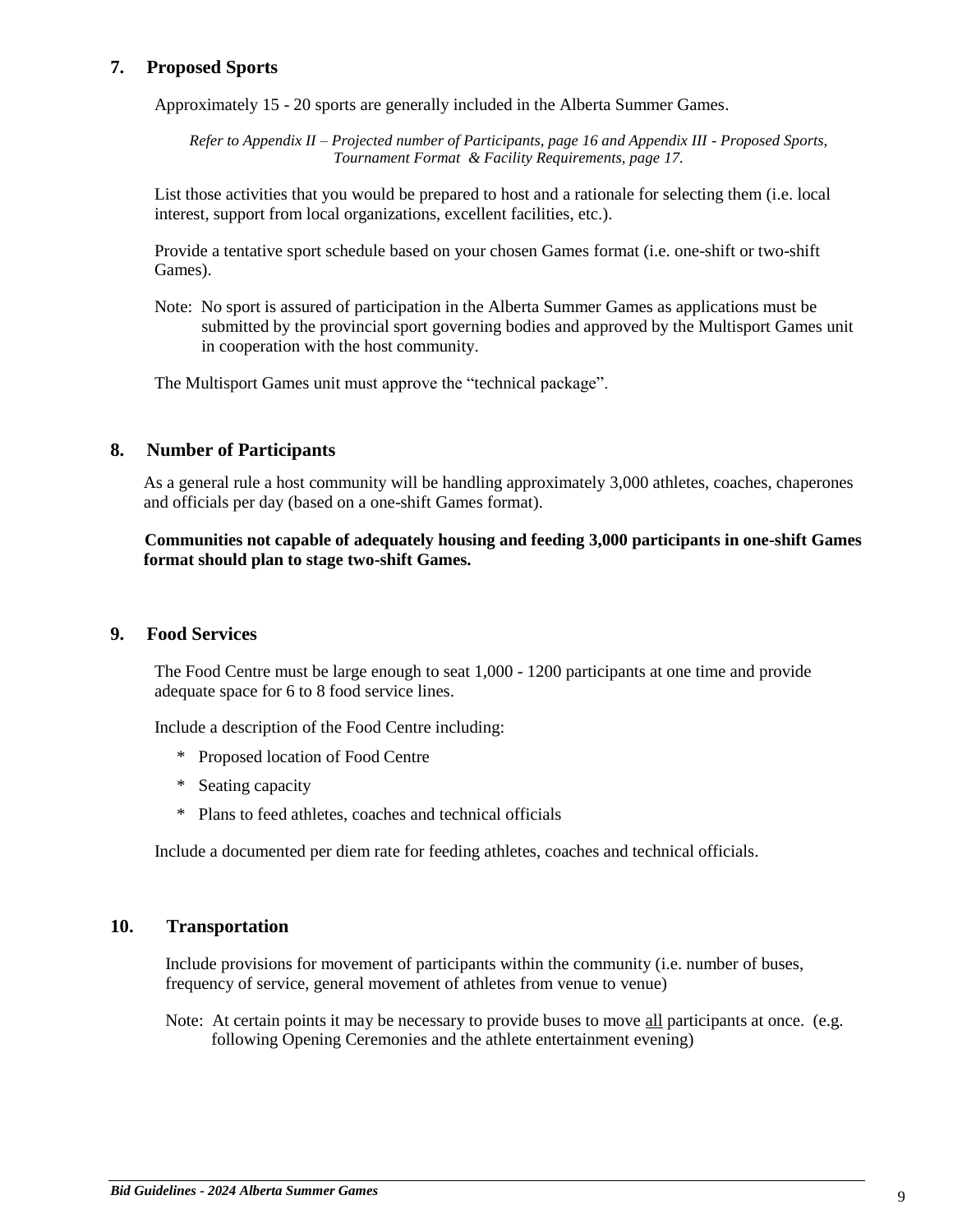# **11. Proposed Facilities**

Bid submissions must include a detailed description of the sport facilities that are available for staging each of the proposed sports.

Each sport has minimum facility requirements, e.g. maximum or minimum length of a soccer pitch, width of lines on a tennis court, number of basketball courts, etc. Sport specific "field of play" requirements for each facility are available from the Provincial Sport Organization.

*Refer to Appendix III – Proposed Sports, Tournament Format & Facility Requirements, pag[e 17.](#page-16-0)*

Regulation size competition areas are expected wherever possible. Some leeway is acceptable, providing the Provincial Sport Organization gives its approval to any modification.

All facilities must meet minimum safety requirements as established by the sport governing body.

It is important to note that the athletes and public's perception of the quality of the Games is very much shaped by the quality of the facilities provided.

#### **The following checklist should be addressed for each proposed facility**:

- \* Facility description (size, number of lanes/courts/diamonds etc., floor type)
- \* Does the facility meet the minimum requirements outlined by the Provincial Sport Organization?
- \* Include a facility sketch (where appropriate) indicating the "playing area" for that sport (i.e. court dimensions, ceiling height, wall/spectator clearance, etc.)
- \* What is the seating capacity for spectators? Parking capacity?
- \* What equipment is available within your community, if applicable? (i.e. timing equipment, targets, mats, etc.)?
- \* What is travel time from proposed participant accommodation to sport venues (i.e. out-oftown venues)?
- \* Is the facility wheelchair accessible?
- \* Number of washrooms/change rooms/showers?
- \* Contingency plans

The location of all Games facilities (including Opening Ceremonies and the Food Centre) should be shown on an accompanying map of the community.

Travel time between sport venues and accommodation sites should not exceed one (1) hour.

Major facilities should not be constructed solely for the Alberta Games competition. The Multisport Games unit encourages the use of existing facilities or the upgrading of existing facilities within the community.

The bid submission should include the plan and budget for any facility construction or upgrading.

#### **Note: The successful host community will be expected to provide all publicly owned facilities at no cost to the Games Society.**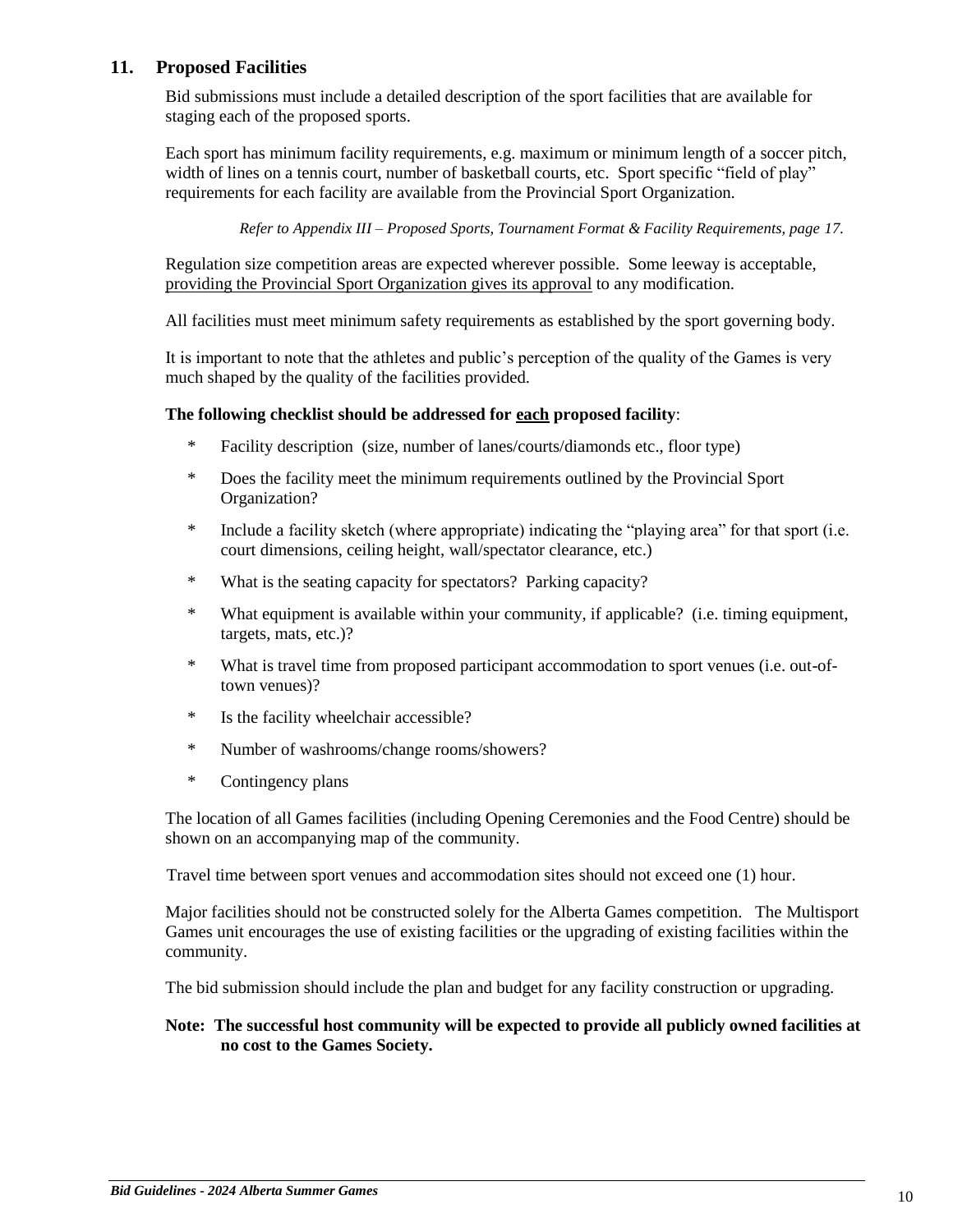## **12. Accommodation**

Athletes and coaches are generally housed in school classrooms (12 - 15 per room), using foam mattresses supplied by the Multisport Games unit. Gymnasiums are not considered adequate housing facilities. **All calculations of school classroom requirements should be based on 3,000 athletes and coaches. Technical officials (approximately 200) are accommodated in beds (college dorms, hotels/motels rooms)**

Include location and description (including number of schools and classrooms) that will house the athletes and coaches. (note: some school classrooms, eg science and computer labs will not be suitable for accommodation use)

Outline shower arrangements. Recommended minimum plumbing fixture requirements are as follows, but should be checked with local health officials:

- \* 1 shower for 30 persons
- \* 1 toilet for 20 persons

Include a description of all available accommodations: hotel/motel facilities (i.e. number of rooms available) and camping facilities available for technical officials, Mission staff, special guests and spectators.

# **13. Medical Staff and Facilities**

Include availability of medical staff, treatment and location for a Games Polyclinic.

Include provisions for first aid treatment at competition sites.

## **14. Media**

List local television and radio stations, newspapers and other media and provide an indication of support and involvement of local media.

Indicate services to be provided for members of the press and media prior to the Games and during the Games.

#### **15. Support Letters**

Include an indication of support and commitment from local organizations and agencies.

## **16. Additional Information**

Include population of community, visitor accommodation, other items of interest, etc.

#### **17. Bid Committee**

List names, addresses, and telephone numbers of Bid Committee and include a brief biography of each member.

Indicate name of key contact person on Bid Committee.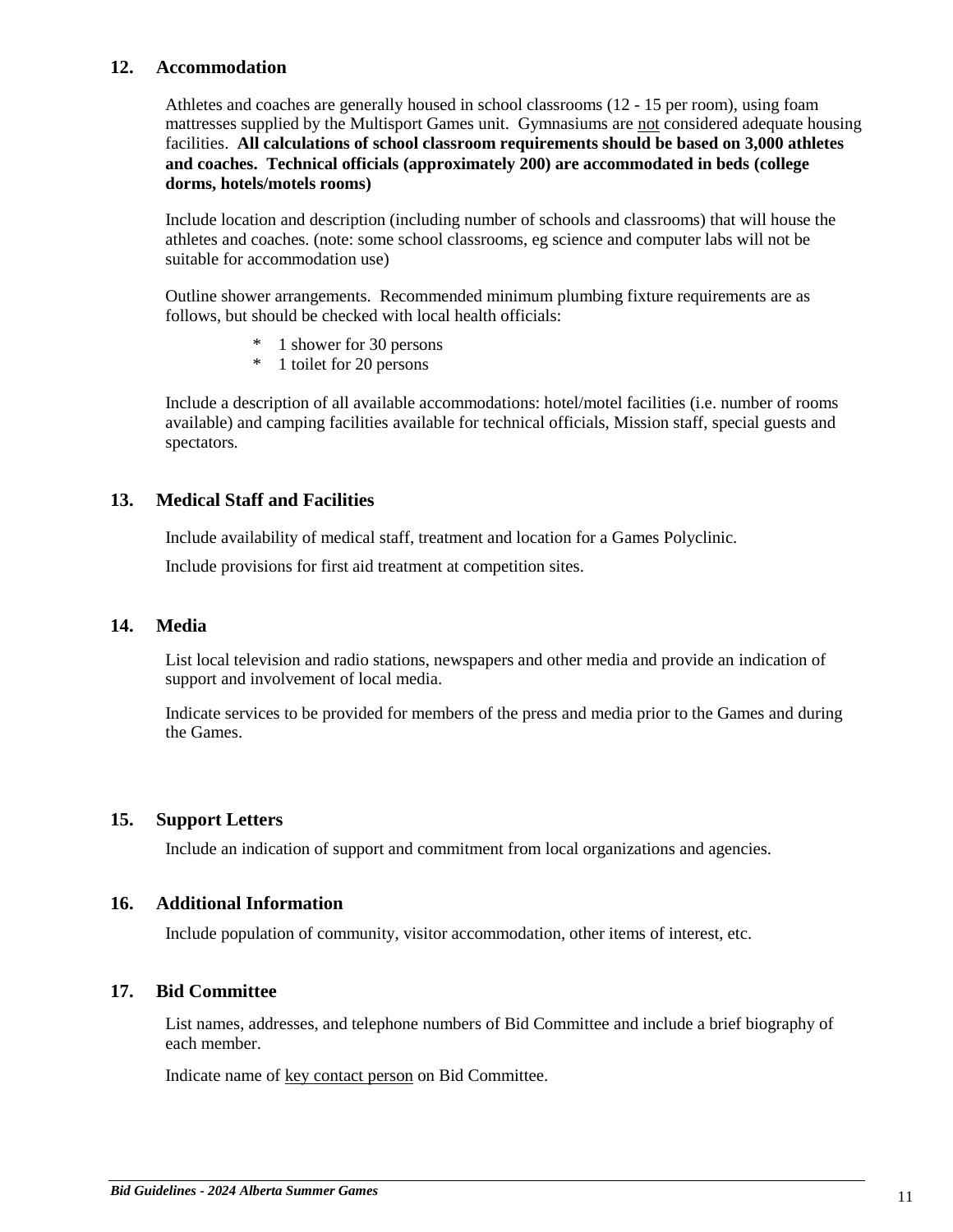# **ROLES, RESPONSIBILITIES AND FUNDING**

# **MULTISPORT GAMES UNIT RESPONSIBILITIES**

The Multisport Games unit is mandated with the overall responsibility of administering and facilitating the staging of the Alberta Games.

The Multisport Games unit believe that the Alberta Games is a program belonging to Albertans and that the success of the program is dependent upon the ongoing involvement and cooperation of all its key partners. Therefore a major role of the Multisport Games unit involves working with communities, businesses, sponsors, volunteers, Provincial Sport Organizations and government in all aspects of Games development, administration and operations.

## **Multisport Games unit Responsibilities include:**

#### **1. Games Standards**

The Multisport Games unit selects the host community as the organization responsible for staging the 2024 Alberta Summer Games.

The Multisport Games unit establishes the philosophy, standards and guidelines of the Alberta Summer Games.

In conjunction with its Games Partners, the Multisport Games unit has set high standards for Games operations, including:

- a) Financial and administrative operations
- b) Communications utilized during the Games
- c) Security and safety of athletes while at the Games
- d) Transportation, accommodation and subsistence provided for athletes participating at the Games
- e) Competition format, rules and facilities

The Multisport Games unit will provide an Alberta Games Operations Manual to the host society that provides vital information regarding the staging of the Alberta Games.

## **2. Financial Support**

#### **Operating Grant - \$420,000**

An Operating Grant of \$420,000 will be provided for operational expenses of the Games, on the basis of a budget agreed upon by the Multisport Games unit and the host society. The Multisport Games unit will advance these funds to the host society as outlined in the "Grant Funding Agreement" signed by a representative of the Minister of Culture & Status of Women and the host society.

#### **Other Sources of Funding**

Host societies are eligible to apply for provincial casinos and other government grants ie. CIP Community Initiatives Program – Project based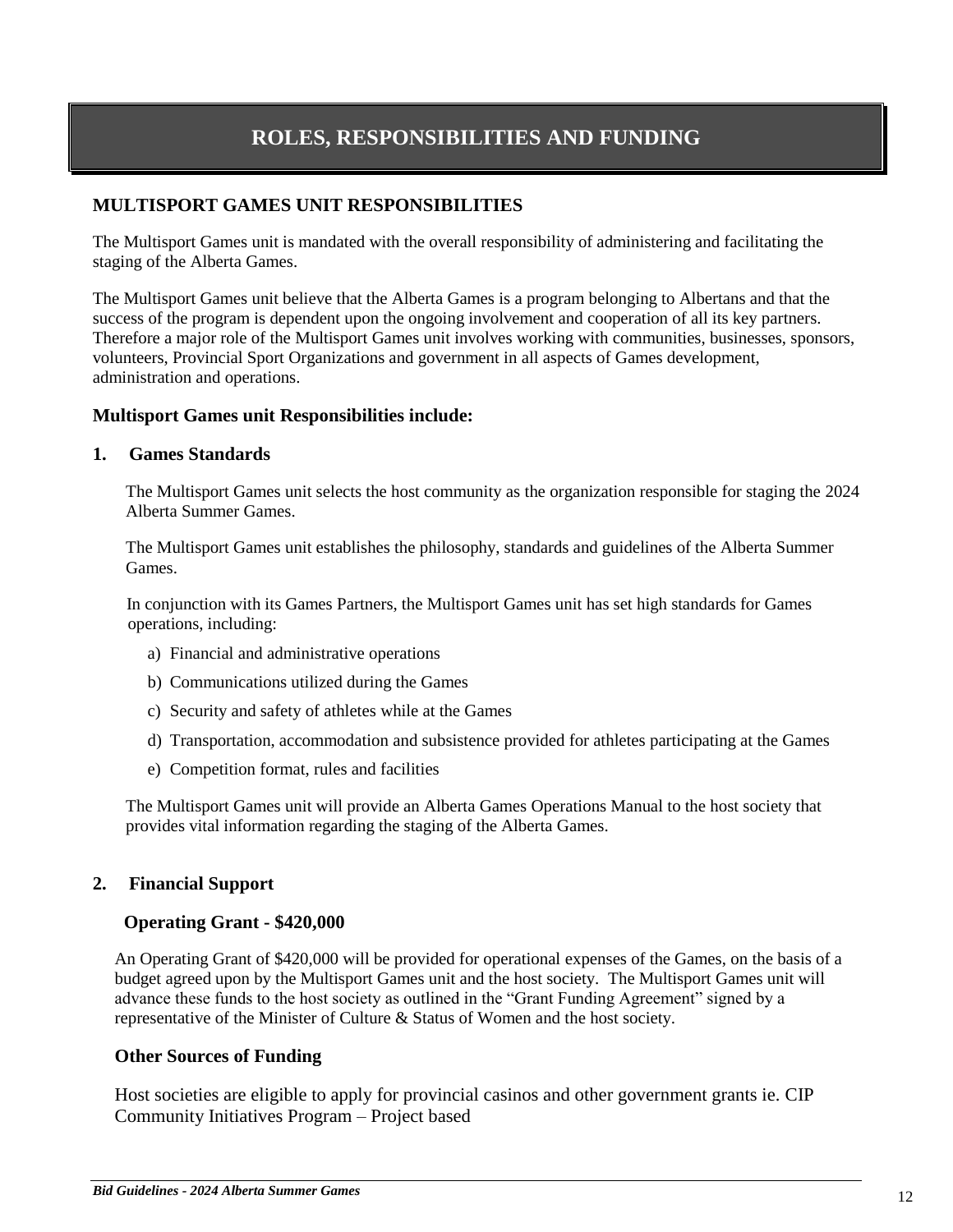## **3. Sport Selection**

The Multisport Games unit in consultation with the host society and the Provincial Sport Organizations chooses the sports to be included in the Games and facilitates the development of the overall sport "technical package".

*Refer to Appendix III – Proposed Sports, Tournament Format & Facility Requirements, page [17.](#page-16-0)*

## **4. Insurance Coverage**

All matters relating to the insurance coverage for the Games must meet the requirements of the Multisport Games unit.

## **5. Alberta Games Logo**

The Multisport Games unit will provide the official Alberta Games logo and branding guidelines for the host community/society for promotional purposes.

## **6. External Transportation**

The Multisport Games unit is responsible for all external transportation of participants to and from the host community.

#### **7. Registration Fee**

The Multisport Games unit will levy and collect a registration fee from athletes who attend the Alberta Summer Games.

Any additional participant charges must be approved by the Multisport Games unit.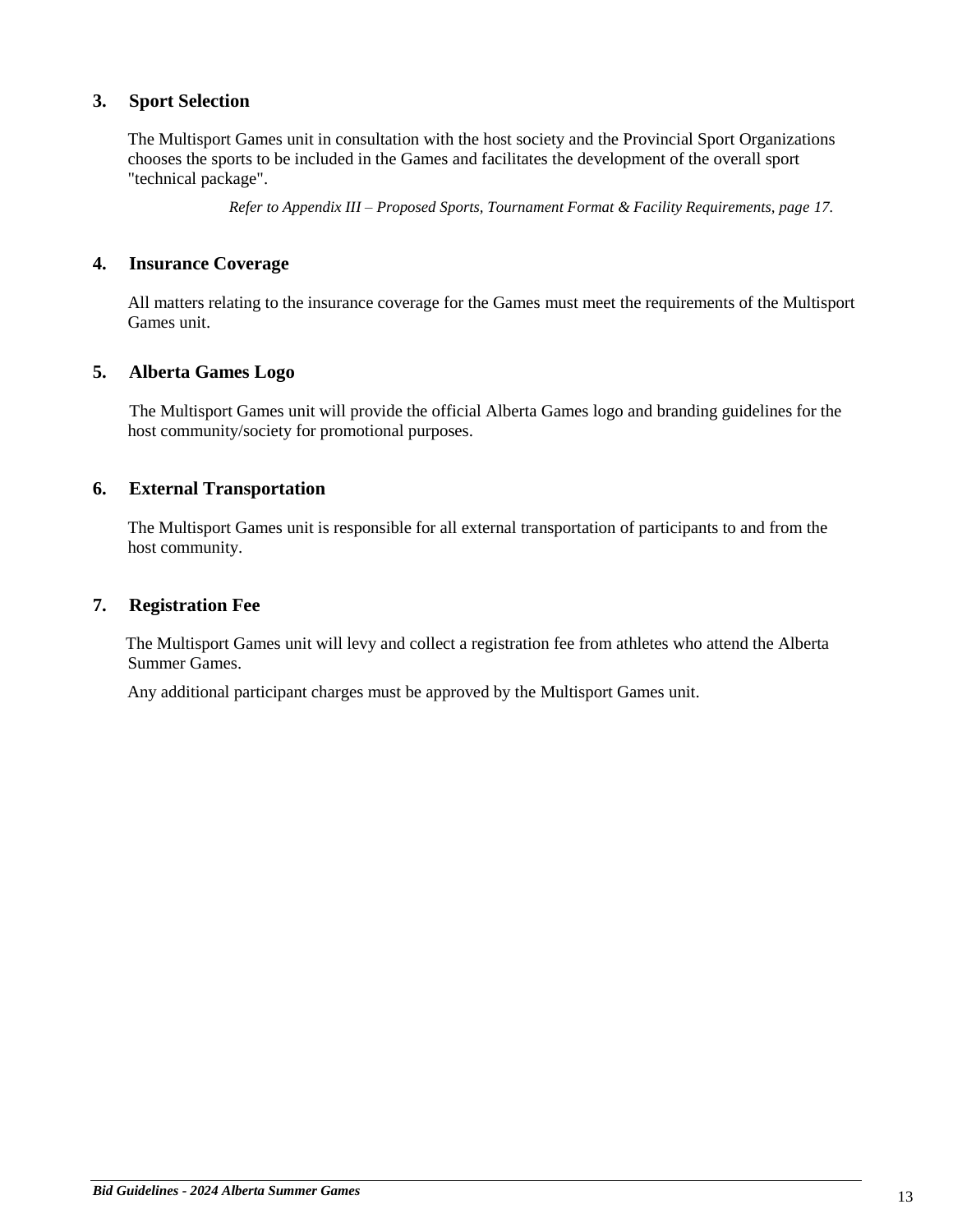# **HOST COMMUNITY RESPONSIBILITIES**

## **Responsibilities of the Host Community and the Games Organizing Committee**

The Mayor/Reeve and Council of the host community will select the Games Chairperson.

The Games Chairperson, with input from the municipal council, will choose the Board of Directors.

The host community is responsible to provide competition facilities at no cost to the Games organizing committee.

The host community traditionally provides cash and gifts in kind towards the operation and staging of the Games. These commitments should be outlined in the bid submission.

## **Responsibilities of the Games Organizing Committee**

The Games Chairperson and Board of Directors will be responsible for all Games operations in the host community, under the guidelines established by the Multisport Games unit including:

- 1. Forming a registered society to undertake the staging of the 2024 Alberta Summer Games;
- 2. Planning and executing the Games and related events within the framework of the Multisport Games unit goals, guidelines, and standards;
- 3. Developing and controlling the Games budget, all major incomes, expenditures, and cash flow;
- 4. Raising adequate funds to offset expenses;
- 5. Providing resources, both volunteer and professional, to successfully stage the Games;
- 6. Providing the required insurance for the Games;
- 7. Providing input into the selection of sports for the Games;
- 8. Providing adequate competition, accommodation and food services for approximately 3,000 participants;
- 9. Ensuring all aspects of the competitions are planned in consultation with the participating Provincial Sport Organizations including venue preparation, equipment and supplies, schedules, results, protest procedures, and volunteer requirements;
- 10. Providing adequate medical, security, communications, and internal transportation services;
- 11. Establishing early communication with local sport clubs and Provincial Sport Organizations where necessary;
- 12. Liaison and coordinating planning with all Games partners;
- 13. Providing regular ongoing financial reports and an audited financial statement at the conclusion of the Games;
- 14. Ensuring that final Games records are submitted to the Multisport Games unit including written reports, pictorial records, and economic impact studies.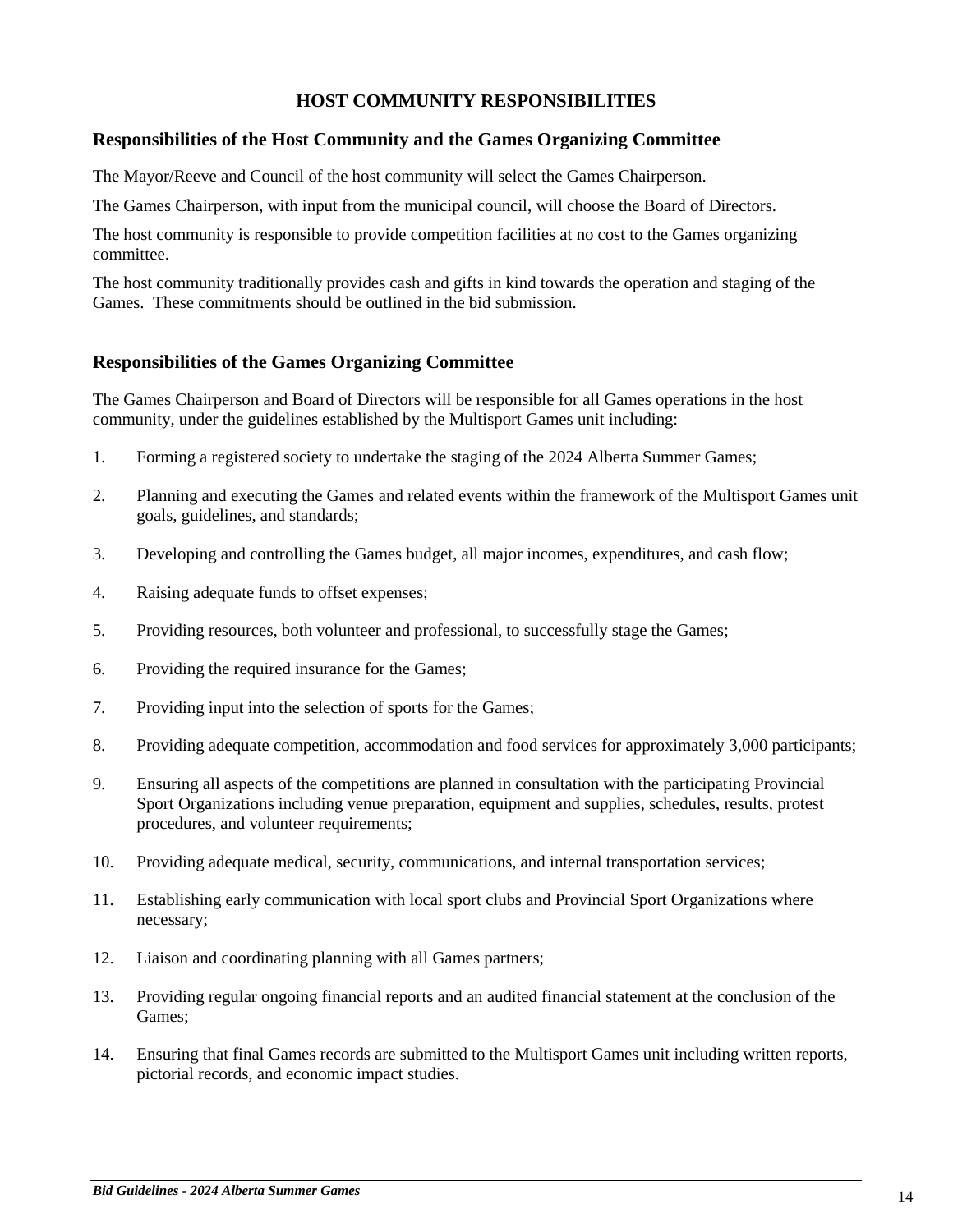# **APPENDIX I - RECOMMENDED ORGANIZATIONAL STRUCTURE**



Note: - Ceremonies may remain in Protocol or established as a separate portfolio with the Director represented on the Board.

<span id="page-14-0"></span>- Medical may remain in Safety & Communication or be established as a separate portfolio with the Director represented on the Board.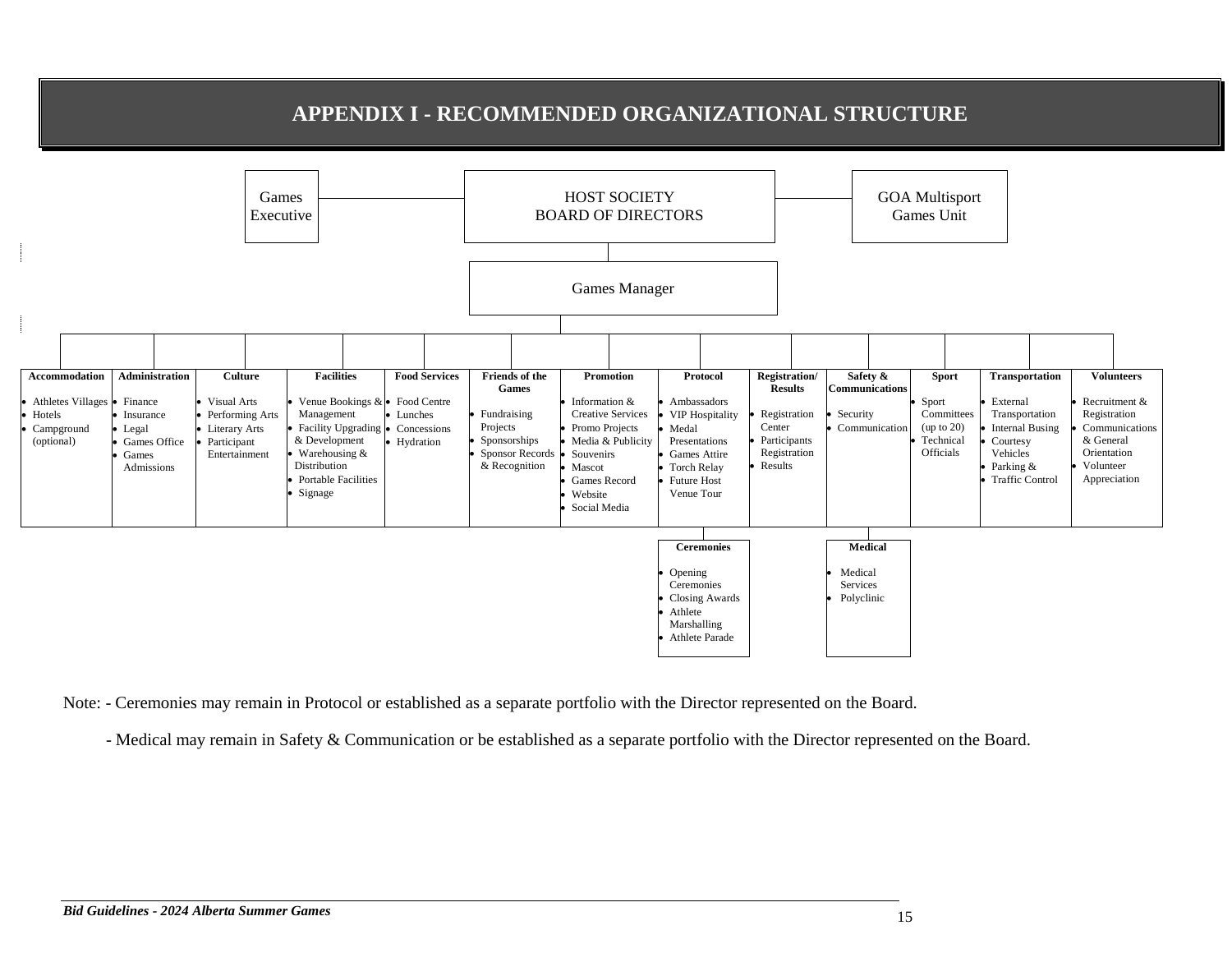# **APPENDIX II –**

# **PROJECTED NUMBER OF PARTICIPANTS**

# **MAXIMUM NUMBER OF PARTICIPANTS PER ZONE (SUBJECT TO CHANGE)**

| <b>Activity</b>                                             | <b>Max. Number per Zone</b><br>(includes athletes, coaches &<br>chaperones) | <b>Total (8 Zones)</b> | <b>Technical Officials</b> |
|-------------------------------------------------------------|-----------------------------------------------------------------------------|------------------------|----------------------------|
| Athletics                                                   | 56                                                                          | 448                    | 35                         |
| <b>Baseball</b>                                             | 19                                                                          | 152                    | 11                         |
| <b>Basketball</b>                                           | 28                                                                          | 224                    | 22                         |
| <b>BMX</b>                                                  | 19                                                                          | 152                    | 10                         |
| Canoeing (Whitewater)                                       | 10                                                                          | 80                     | 18                         |
| Football                                                    | 42                                                                          | 336                    | 25                         |
| Lacrosse                                                    | 23                                                                          | 184                    | 14                         |
| Mountain Bike                                               | 11                                                                          | 88                     | $\overline{4}$             |
| <b>Rugby</b>                                                | 30                                                                          | 240                    | 12                         |
| Soccer                                                      | 44                                                                          | 352                    | 22                         |
| Softball                                                    | 18                                                                          | 144                    | 16                         |
| Swimming                                                    | 36                                                                          | 288                    | 50                         |
| Triathlon                                                   | 10                                                                          | 80                     | $\tau$                     |
| Volleyball (Beach)                                          | 6                                                                           | 48                     | $8\,$                      |
| (per Zone)<br><b>Total</b>                                  | 352                                                                         | 2816                   | 254                        |
| <b>Total Participants</b><br>(athletes, coaches, officials) |                                                                             | 3070                   |                            |

(Based on 2023 Alberta Summer Games – Okotoks/Black Diamond)

Note: Maximum numbers are indicated; however, not all sports are able to attain maximum numbers. Based on previous Games, the attrition rate is approximately 8%.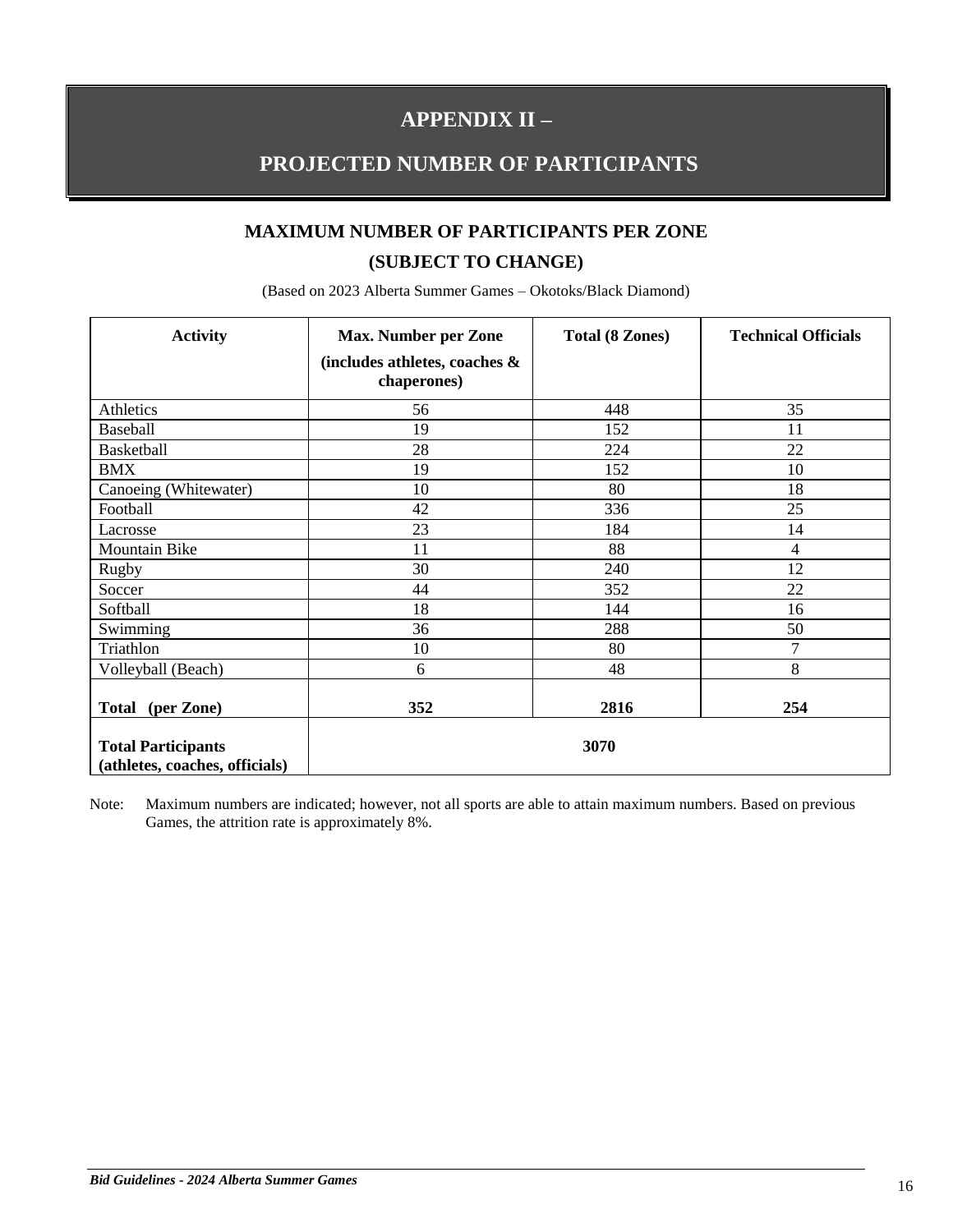# <span id="page-16-0"></span>**APPENDIX III – SPORTS, TOURNAMENT FORMAT AND FACILITY REQUIREMENTS**

The following is a list of minimum facility requirements and typical competition format for sports that MAY BE included in the 2024 Alberta Summer Games.

| <b>Sport</b>      | <b>Minimum Facility Requirements</b>                                                      | <b>Estimated Hours</b><br>(over $2\frac{1}{2}$ days) | <b>Typical Format</b>    |
|-------------------|-------------------------------------------------------------------------------------------|------------------------------------------------------|--------------------------|
| Athletics         | 8 lane 400m track (ideally Certified Track Synthetic rubber surface)                      | 16 hours                                             | Trials & Finals          |
|                   | Long Jump/Triple Jump                                                                     |                                                      |                          |
|                   | 2 Runways & 2 pits $-40m \times 1.22m$                                                    |                                                      |                          |
|                   | (ideally synthetic surface and double pits) $Or$                                          |                                                      |                          |
|                   | 1 Runway with two opposing pits $-60m x$<br>1.22 m $Qr$ 1 Runway & 1 pit – 40m x<br>1.22m |                                                      |                          |
|                   | • Landing area(pit) – 8m or 9m x 2.75m or larger                                          |                                                      |                          |
|                   | <b>High Jump</b>                                                                          |                                                      |                          |
|                   | High jump or D-zone or adjacent pad with minimum dimension 20m x 20m                      |                                                      |                          |
|                   | Landing area $-5m \times 3m$ landing mats                                                 |                                                      |                          |
|                   | <b>Throws</b>                                                                             |                                                      |                          |
|                   | Shot put circle 2.135 m diameter, landing area 20m                                        |                                                      |                          |
|                   | Discus circle 2.5m diameter, landing area 50m                                             |                                                      |                          |
|                   | Javelin Runway 20m x 4m, landing area 70m                                                 |                                                      |                          |
|                   | Hammer throw area with screens                                                            |                                                      |                          |
| <b>Baseball</b>   | 2 diamonds (male)<br>$\bullet$                                                            | 30 hours                                             | Eight Team Tournament;   |
|                   | Base paths 90 ft (male)                                                                   | 3 hours per game                                     | Two pools with crossover |
|                   | Pitching Distance 60 ft 6 in (male)                                                       |                                                      | playoffs                 |
|                   | Foul Line 250 feet (male)<br>٠                                                            |                                                      |                          |
|                   | Centre Field 300 feet (male)                                                              |                                                      |                          |
|                   | Back Stops 35 feet                                                                        |                                                      |                          |
| <b>Basketball</b> | Ideally 2 courts (male); 2 courts (female)<br>$\bullet$                                   | 69 hours                                             | Eight Team Tournament;   |
|                   | Length 28m x 15m                                                                          | 1hr, 30 min per game                                 | Two pools with crossover |
|                   | 2-3 m surrounding the court<br>٠                                                          |                                                      | playoffs                 |
|                   | Ceiling height 7m                                                                         |                                                      |                          |
|                   | Glass backboards                                                                          |                                                      |                          |
|                   | Seating for 400                                                                           |                                                      |                          |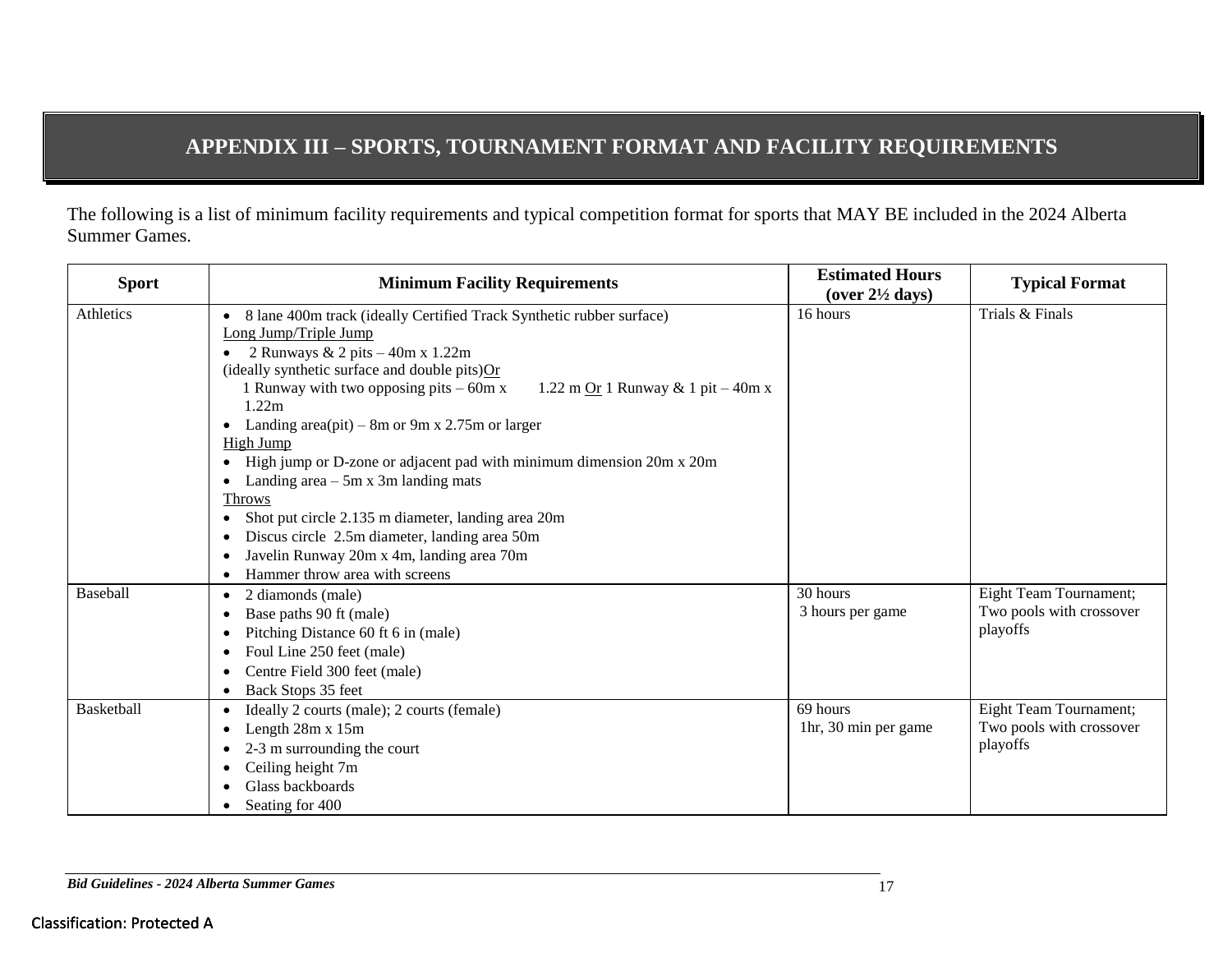| <b>Sport</b>                | <b>Minimum Facility Requirements</b>                                                                                                                                                                                                                                                                                                                                                                                    | <b>Estimated Hours</b><br>(over $2\frac{1}{2}$ days)                 | <b>Typical Format</b>                                                                                                                               |
|-----------------------------|-------------------------------------------------------------------------------------------------------------------------------------------------------------------------------------------------------------------------------------------------------------------------------------------------------------------------------------------------------------------------------------------------------------------------|----------------------------------------------------------------------|-----------------------------------------------------------------------------------------------------------------------------------------------------|
| <b>BMX</b>                  | 50m x 60m track<br>$\bullet$<br>UCI track length minimum 300m; maximum 400m<br>$\bullet$                                                                                                                                                                                                                                                                                                                                | 15 hours                                                             | <b>Time Trials</b><br>BMX race, heats and finals                                                                                                    |
| Canoe/Kayak<br>(Whitewater) | Slalom - $1 \times 250$ meter $-15-18$ gate slalom course over a creek, narrow river channel<br>$\bullet$<br>or flatwater lagoon<br>• Down River - 2 km long river, creek, lake or lagoon suitable for a 10-12 minute long<br>distance race<br>Canoe Polo – lake/pond, 2 - 50m x 25m pitches complete with docks, nets, lane<br>$\bullet$<br>ropes, scoreboards, spectator stands on a pond, swimming pool or lagoon    | 8 hours<br>3 hours<br>8 hours                                        | Lake or river timed race<br>events, single competitor /<br>team on course at 1 minute<br>intervals.<br>Round robin team<br>tournament with playoffs |
| Field Hockey                | 2 modified fields (55m x 42m) for 6x6 play<br>$\bullet$<br>Grass or artificial turf<br>$\bullet$<br>Goals & field markings for field hockey<br>$\bullet$<br>For more info: www.fieldhockey.ab.ca<br>$\bullet$                                                                                                                                                                                                           | 24 hours                                                             | Eight Team Tournament;<br>Two pools with crossover<br>playoffs                                                                                      |
| Football <sup>*</sup>       | Standard football field lined as per Canadian Amateur Tackle Football Rulebook(150<br>$\bullet$<br>$x$ 65 yd), 2 preferred<br>Spotters box at midfield at least 10 yds off sidelines & 25 ft at the base<br>٠<br>Dressing rooms/storage for 8 teams<br>٠<br>Public address system, score clock & timing mechanism<br>$\bullet$<br>Seating for 400 spectators<br>$\bullet$<br>Lights (optional), required with one field | 32 hours                                                             | Eight Team Tournament;<br>Two pools with crossover<br>playoffs                                                                                      |
| Lacrosse (Box)              | 1 regulation sized indoor hockey arena with concrete floor & appropriate lacrosse<br>$\bullet$<br>line markings, 2 lacrosse nets, 2 shot clocks & penalty clock<br>Plexiglass enclosed<br>$\bullet$<br>Preferred higher ceiling<br>$\bullet$                                                                                                                                                                            | 30 hours<br>1.5 hours per game                                       | Eight team tournament;<br>Two pools with crossover<br>playoffs                                                                                      |
| Mountain Bike               | Conducted on an undulating course (hills & bumps are not optional)<br>$\bullet$<br>Course length approximately 35 -45 minutes of racing time<br>Generally a course length of $6 - 8$ km<br>$\bullet$                                                                                                                                                                                                                    | $10 - 13$ hours                                                      | Race event and team relay                                                                                                                           |
| <b>Rugby</b>                | Ideally 2 fields; (1 male & 1 female) Maximum 100m x 70m<br>$\bullet$<br>Warm-up field or areas adjacent<br>$\bullet$                                                                                                                                                                                                                                                                                                   | 9 hours<br>Approx 20 minutes per<br>game (with warm-up)              | Eight team tournament;<br>Pool Games, then top 4 &<br>bottom 4/Semis & Finals                                                                       |
| Soccer                      | • 2 fields (males); 2 fields (females)<br>$120 \text{ m} \times 90 \text{ m}$ (minimum 90 m x 45 m)<br>Grass or artificial turf<br>$\bullet$                                                                                                                                                                                                                                                                            | 56 hours<br>30 minutes warm up; 70<br>minute games/5 min<br>halftime | Eight team tournament;<br>Two pools with crossover<br>playoffs                                                                                      |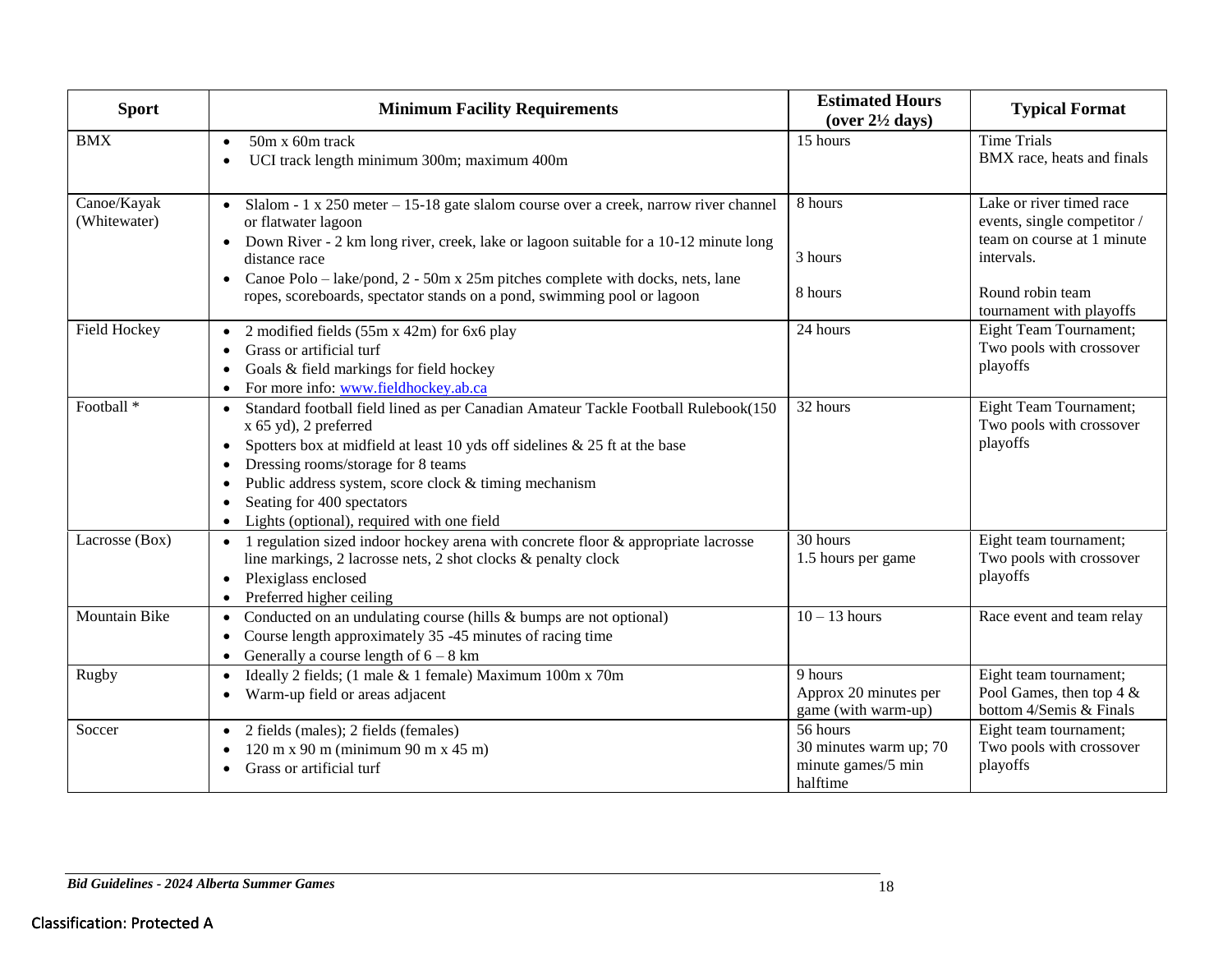| Softball           | 2 diamonds (female)                                                                                       | 72 hours; 2 hour game     | Eight team tournament;   |
|--------------------|-----------------------------------------------------------------------------------------------------------|---------------------------|--------------------------|
|                    | Outfield fence (female) min. 180ft & max. 210ft                                                           | slots                     | Two pools with crossover |
|                    | Basepath 60ft<br>٠                                                                                        |                           | playoffs                 |
|                    | Pitching Distance 42ft (male); 40ft (female)                                                              |                           |                          |
|                    | Backstop minimum 25 ft from home plate (maximum 30 ft)                                                    |                           |                          |
|                    | http://www.softball.ca/english/about/regulations/playing-field.html (Click on Fast Pitch for<br>diagrams) |                           |                          |
| Swimming           | Minimum 6 lane 25m pool<br>٠                                                                              | 18 hours                  | <b>Timed Finals</b>      |
|                    | Depth minimum 1.35m (diving end)                                                                          |                           |                          |
|                    | Depth minimum 1.0m (non-diving end)                                                                       |                           |                          |
|                    | Seating for minimum 300                                                                                   |                           |                          |
|                    | Appropriate starting blocks & timing system                                                               |                           |                          |
| Triathlon          | Swim up to 300m; Bike one lane dedicated minimum 5km - 10km (all right turns                              | $6 - 8$ hours over 2 days | Individual Race Event &  |
|                    | preferred); & Run (sidewalk or flat grass) minimum .5km $- 1.5$ km with 50m                               |                           | Zone team relay event    |
|                    | straightaway to finish chute                                                                              |                           |                          |
|                    | 25 m pool or swimmable open water<br>٠                                                                    |                           |                          |
|                    | Cycle & run course closed to traffic                                                                      |                           |                          |
|                    | Secured 150m x 150m transition area                                                                       |                           |                          |
| Volleyball (Beach) | 4 regulation –sized outdoor (beach) courts                                                                | 30 hours                  | Eight team tournament;   |
|                    | 3m of free space around entire court                                                                      |                           | Two pools with crossover |
|                    | 3m of space between courts                                                                                |                           | playoffs                 |
|                    | grass court for warm-up                                                                                   |                           |                          |
|                    | 50 seating                                                                                                |                           |                          |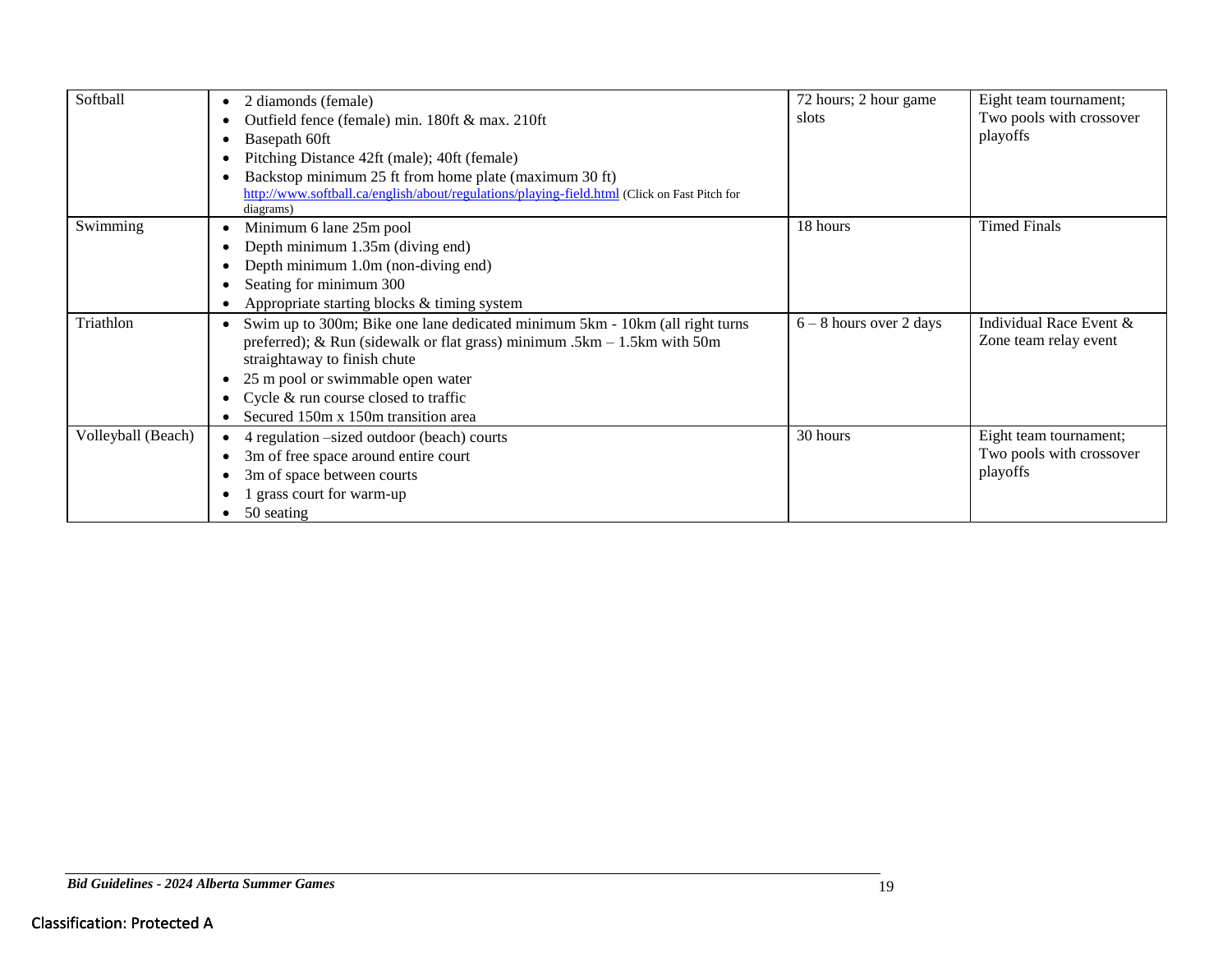# **APPENDIX IV - SAMPLE GAMES BUDGET**

## **STATEMENT OF REVENUE AND EXPENDITURES**

# **I. REVENUE**

| <b>Multisport Games</b>         |              |   |          |
|---------------------------------|--------------|---|----------|
| - Operating Grant               |              | S | 420,000  |
| Donations - Cash/Sponsorships   |              |   | 300,000  |
| - Gifts-in-kind                 |              |   | 230,000  |
| <b>Fundraising Projects</b>     |              |   | 250,000  |
| <b>Interest Revenue</b>         |              |   | 10,000   |
| Souvenirs                       |              |   | 40,000   |
| Admissions                      |              |   | 150,000  |
| Municipal Support/Other Revenue |              |   | 300,000  |
|                                 | <b>TOTAL</b> |   | .700.000 |

# **II. EXPENDITURES**

| Administration          |       | \$<br>350,000 |
|-------------------------|-------|---------------|
| <b>Sport</b>            |       | 90,000        |
| Facilities              |       | 240,000       |
| Culture                 |       | 50,000        |
| Food                    |       | 400,000       |
| Accommodation           |       | 40,000        |
| Registration & Results  |       | 40,000        |
| Protocol                |       | 130,000       |
| Safety & Communications |       | 50,000        |
| Transportation          |       | 75,000        |
| Promotion               |       | 120,000       |
| <b>Volunteers</b>       |       | 60,000        |
| Friends of the Games    |       | 55,000        |
|                         | TOTAL | .700.000      |

#### **NOTE: THE SAMPLE BUDGET IS AN ESTIMATE OF THE TOTAL GAMES COSTS AND REVENUES. EACH COMMUNITY'S NEEDS MAY VARY, AND COSTS AND REVENUES IN ANY PARTICULAR AREA OF THE GAMES OR OVERALL MAY VARY FROM THE ABOVE AMOUNTS.**

#### **HOST COMMUNITIES ARE ENCOURAGED TO REFER TO PAST ALBERTA GAMES AUDITED FINANCIAL STATEMENTS.**

*Bid Guidelines - 2024 Alberta Summer Games* 20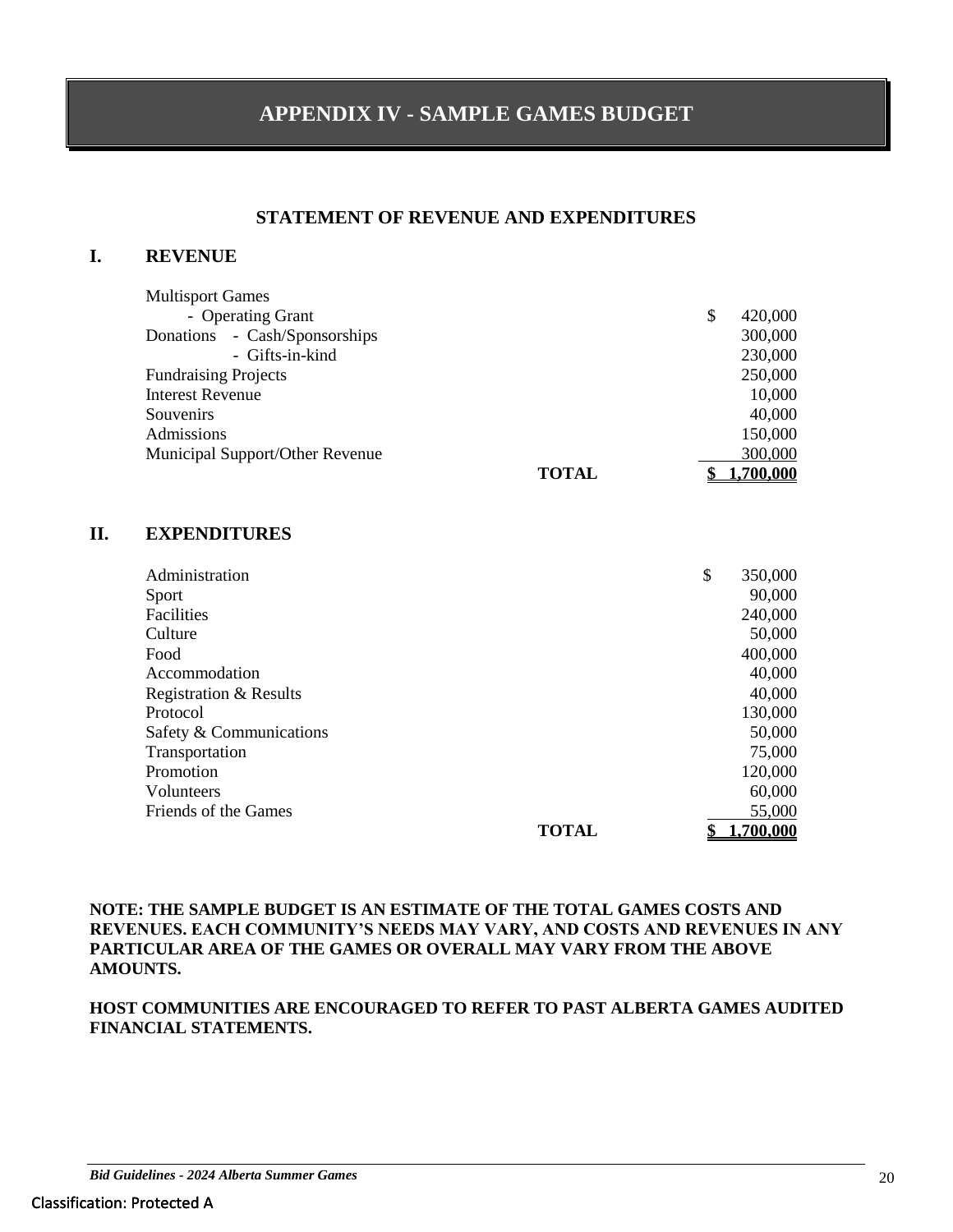# **APPENDIX V – SAMPLE GAMES BUDGET**

# **I. REVENUE**

| <b>GOA</b> Operating Grant                | \$420,000 |
|-------------------------------------------|-----------|
| <b>Municipal Grants</b>                   |           |
| <b>Other Grants</b>                       |           |
| Interest Revenue                          |           |
| Souvenir Sales                            |           |
| Games & Ceremonies Admissions             |           |
| Culture event admissions                  |           |
| Friends of the Games fundraising projects |           |
| Cash donations/sponsorships               |           |
| Gifts in kind                             |           |
| <b>Expenses Recovered</b>                 |           |
| Other (please specify)                    |           |
| <b>TOTAL REVENUE</b>                      | \$<br>\$  |

# **II. EXPENDITURES**

|              | Administration            | \$ |    |  |
|--------------|---------------------------|----|----|--|
|              | Friends of the Games      |    |    |  |
|              | Promotions                |    |    |  |
|              | Volunteers                |    |    |  |
|              | Sport                     |    |    |  |
|              | Culture                   |    |    |  |
|              | Protocol                  |    |    |  |
|              | Safety & Communication    |    |    |  |
|              | Facilities                |    |    |  |
|              | Food                      |    |    |  |
|              | Accommodation             |    |    |  |
|              | Transportation            |    |    |  |
|              | Registration & Results    |    |    |  |
|              | <b>TOTAL EXPENDITURES</b> | \$ | \$ |  |
| <b>TOTAL</b> |                           |    | \$ |  |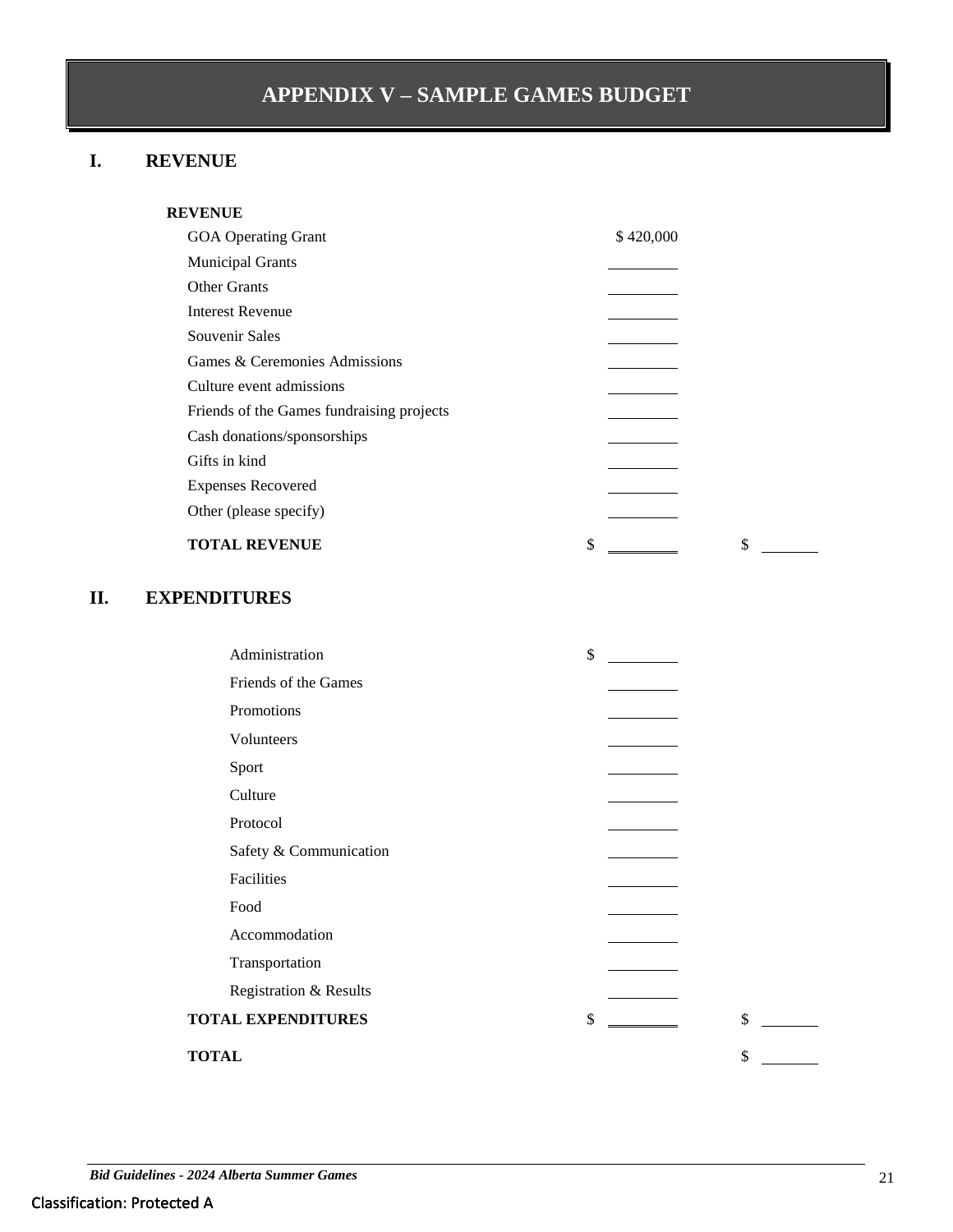# **APPENDIX V - BUDGET WORKSHEET (continued) Page 2**

# **III. DETAILED EXPENDITURES BUDGET**

#### **ADMINISTRATION**

| Finance (accounting services, bank charges, audit costs)                                                                                                                                                                                                                                                                                                                            | \$       |
|-------------------------------------------------------------------------------------------------------------------------------------------------------------------------------------------------------------------------------------------------------------------------------------------------------------------------------------------------------------------------------------|----------|
| Legal Services (Incorporation of Society, etc.)                                                                                                                                                                                                                                                                                                                                     |          |
| Insurance                                                                                                                                                                                                                                                                                                                                                                           |          |
| <b>Games Admissions</b>                                                                                                                                                                                                                                                                                                                                                             |          |
| Games Office Operations:<br>Office rent<br>Leasehold improvements<br>Furniture and equipment<br>Office supplies & stationary<br>Printing<br>Computer software & services<br>Equipment servicing and repairs<br>Postage, courier and freight<br><b>Utilities</b><br>Snacks and refreshments<br>Cleaning and janitorial<br>Personnel (salaries & benefits)<br>Staff travel & expenses |          |
| <b>Economic Impact Study</b>                                                                                                                                                                                                                                                                                                                                                        |          |
| Board Expenses (Board retreat, travel/meeting expenses)                                                                                                                                                                                                                                                                                                                             |          |
| <b>TOTAL</b>                                                                                                                                                                                                                                                                                                                                                                        | \$<br>\$ |
| <b>FRIENDS OF THE GAMES</b>                                                                                                                                                                                                                                                                                                                                                         |          |
| Committee expenses                                                                                                                                                                                                                                                                                                                                                                  | \$       |
| Expenses for fundraising projects                                                                                                                                                                                                                                                                                                                                                   |          |
| Other Expenses (printing, postage, etc.)                                                                                                                                                                                                                                                                                                                                            |          |
| Donor Recognition (certificates, reception, etc.)                                                                                                                                                                                                                                                                                                                                   |          |
| <b>TOTAL</b>                                                                                                                                                                                                                                                                                                                                                                        | \$<br>\$ |
| <b>VOLUNTEERS</b>                                                                                                                                                                                                                                                                                                                                                                   |          |
| <b>Committee Expenses</b>                                                                                                                                                                                                                                                                                                                                                           | \$       |
| Recruitment and Registration                                                                                                                                                                                                                                                                                                                                                        |          |
| Communication/Orientation (newsletters, etc.)                                                                                                                                                                                                                                                                                                                                       |          |
| Appreciation (certificates, party, etc.)                                                                                                                                                                                                                                                                                                                                            |          |
| <b>TOTAL</b>                                                                                                                                                                                                                                                                                                                                                                        | \$<br>\$ |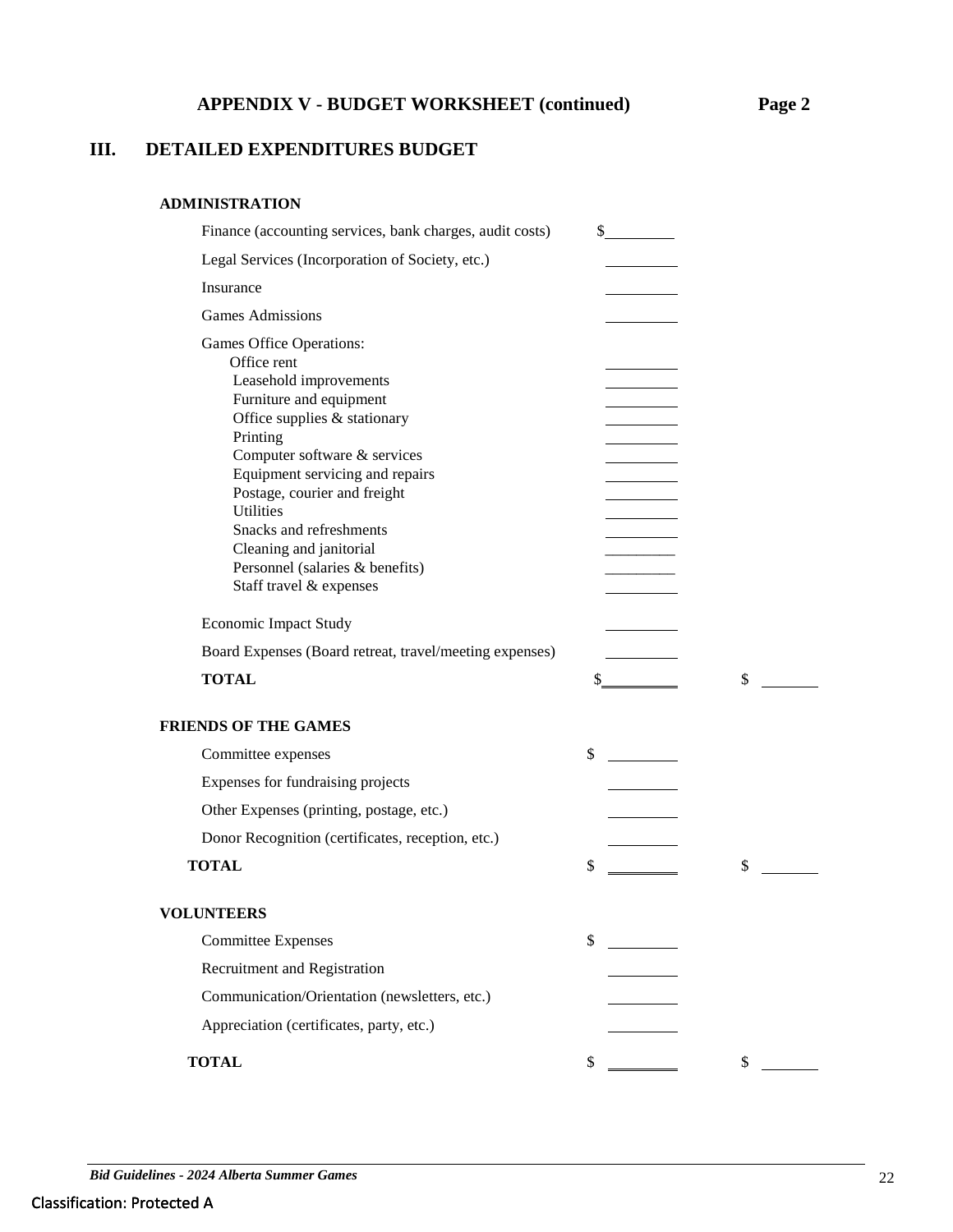## **PROMOTIONS**

| Committee expenses                                        | \$ |    |
|-----------------------------------------------------------|----|----|
| Promotional Projects                                      |    |    |
| Publicity & Media (Media Centre, kits, etc.)              |    |    |
| <b>Mascot</b>                                             |    |    |
| Souvenirs                                                 |    |    |
| Information and Creative Services (event schedules, etc.) |    |    |
| Games Records (photographs, etc.)                         |    |    |
| Website                                                   |    |    |
| <b>TOTAL</b>                                              | \$ | \$ |

**SPORTS** (Refer to list of 2023 Alberta Summer Games sports included in *Appendix II, Projected Numbers of Participants*, page16.)

| <b>Committee Expenses</b>                                                     | \$ |
|-------------------------------------------------------------------------------|----|
| Clinics/Workshops                                                             |    |
| Sports:                                                                       |    |
| Athletics<br>equipment and equipment rental<br>operating expense              |    |
| <b>Baseball</b><br>equipment and equipment rental<br>operating expense        |    |
| <b>Basketball</b><br>equipment and equipment rental<br>operating expense      |    |
| <b>BMX</b><br>equipment and equipment rental<br>operating expense             |    |
| Canoeing (Whitewater)<br>equipment and equipment rental<br>operating expense  |    |
| Football<br>equipment and equipment rental<br>operating expense               |    |
| <b>Mountain Biking</b><br>equipment and equipment rental<br>operating expense |    |
| Lacrosse<br>equipment and equipment rental<br>operating expense               |    |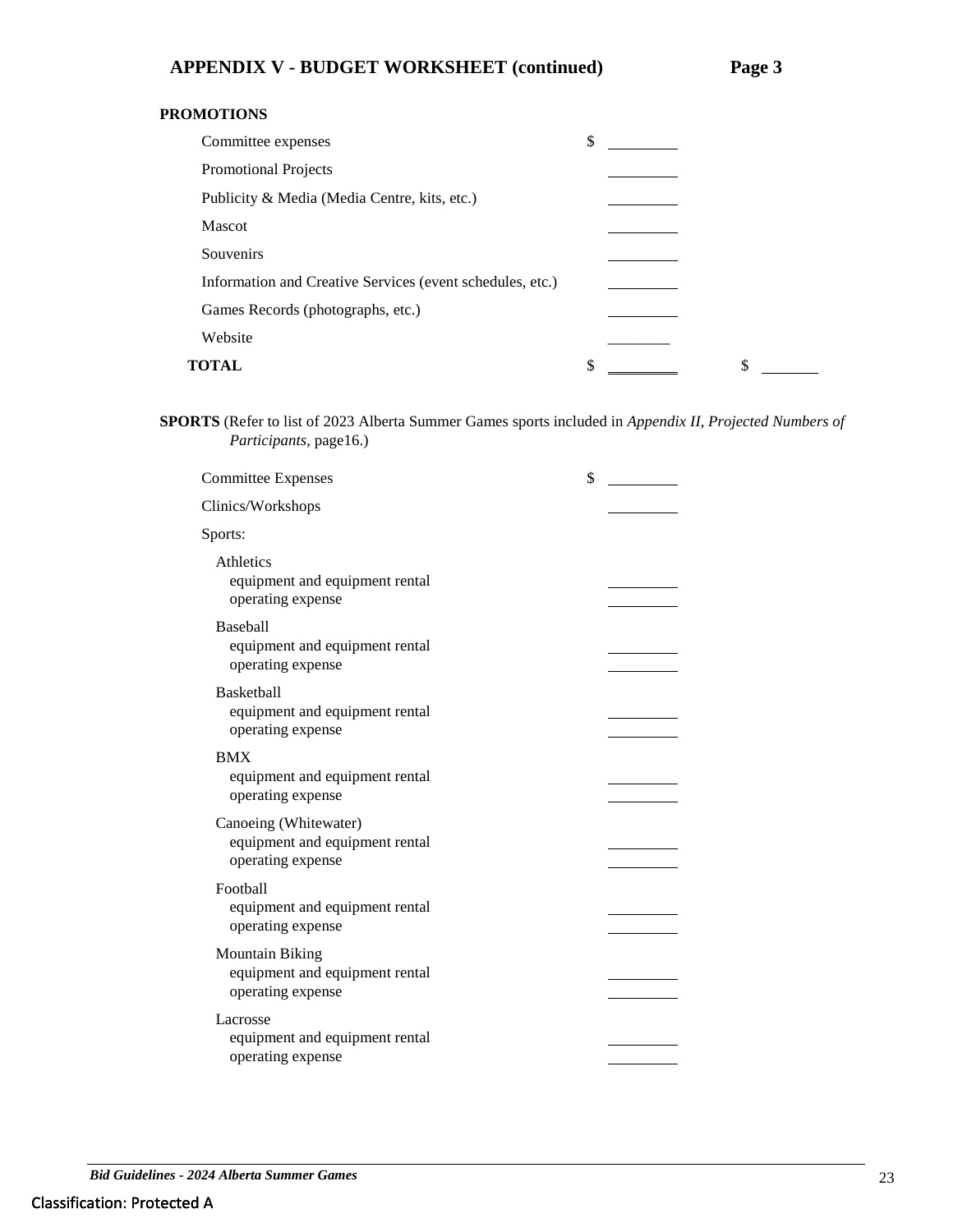# **APPENDIX V - BUDGET WORKSHEET (continued) Page 4**

| Rugby<br>equipment and equipment rental<br>operating expense     |  |
|------------------------------------------------------------------|--|
| Soccer<br>equipment and equipment rental<br>operating expense    |  |
| Softball<br>equipment and equipment rental<br>operating expense  |  |
| Swimming<br>equipment and equipment rental<br>operating expense  |  |
| Volleyball - Beach                                               |  |
| equipment and equipment rental<br>operating expense              |  |
| Triathlon<br>equipment and equipment rental<br>operating expense |  |

# **CULTURE** (Each culture event should be budgeted separately.)

| Visual Arts (total)               | \$ |    |  |
|-----------------------------------|----|----|--|
| Event #1                          |    |    |  |
| Event $#2$                        |    |    |  |
| Performing Arts (total)           |    |    |  |
| Event #1                          |    |    |  |
| Event $#2$                        |    |    |  |
| Literary Arts (total)             |    |    |  |
| Event #1                          |    |    |  |
| Event #2                          |    |    |  |
| Historic & Ethno Cultural (total) |    |    |  |
| Event $# 1$                       |    |    |  |
| Event $#2$                        |    |    |  |
| <b>Participant Entertainment</b>  |    |    |  |
| <b>Cultural Promotion</b>         |    |    |  |
| <b>TOTAL</b>                      | \$ | \$ |  |
|                                   |    |    |  |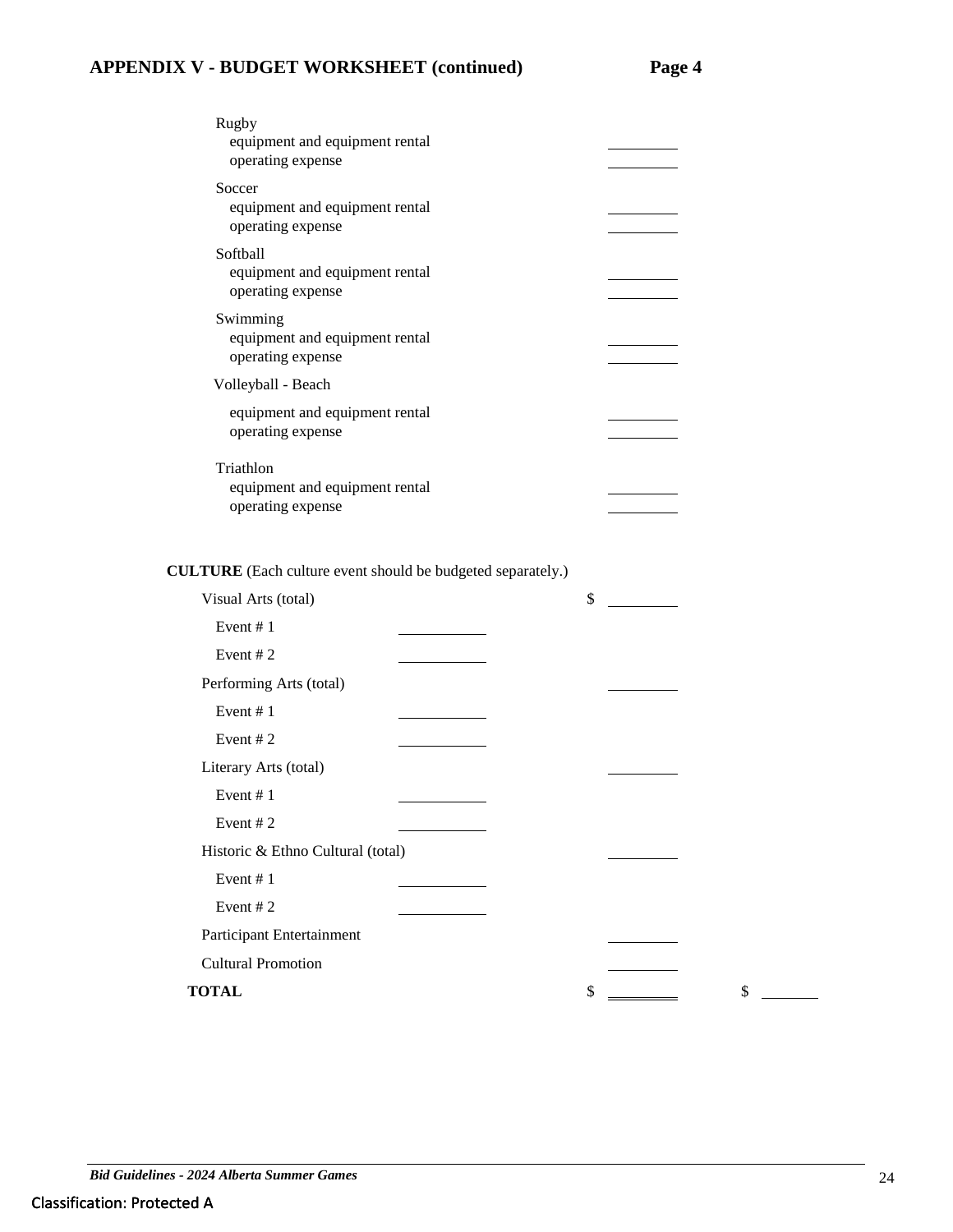**PROTOCOL**

| Directors' Uniforms                                    | \$       |
|--------------------------------------------------------|----------|
| <b>Games Ambassadors Uniforms</b>                      |          |
| <b>VIP Hospitality</b>                                 |          |
| <b>Medal Presentations</b>                             |          |
| <b>Opening Ceremonies</b>                              |          |
| <b>Closing Awards</b>                                  |          |
| <b>Torch Relay</b>                                     |          |
| <b>Future Host</b>                                     |          |
| Games Attire                                           |          |
| <b>TOTAL</b>                                           | \$<br>\$ |
| SAFETY AND COMMUNICATIONS                              |          |
| <b>Medical Services</b>                                | \$       |
| Security                                               |          |
| Communications                                         |          |
| <b>TOTAL</b>                                           | \$<br>\$ |
| FACILITIES (Outline separate budget for each facility) |          |
| Total Facility Rental (if any)                         | \$       |
| Facility #1                                            |          |
| Facility #2 (etc.)                                     |          |
| <b>Total Facility Upgrading</b>                        |          |
| Facility #1                                            |          |
| Facility $#2$ (etc.)                                   |          |
| Facility Development and Construction (if any)         |          |
| Portable Facilities (tents, bleachers, stages, etc.)   |          |
| Facility Clean-up                                      |          |
| Warehousing                                            |          |
| <b>Equipment Delivery</b>                              |          |
| Signage                                                |          |
| <b>TOTAL</b>                                           | \$<br>\$ |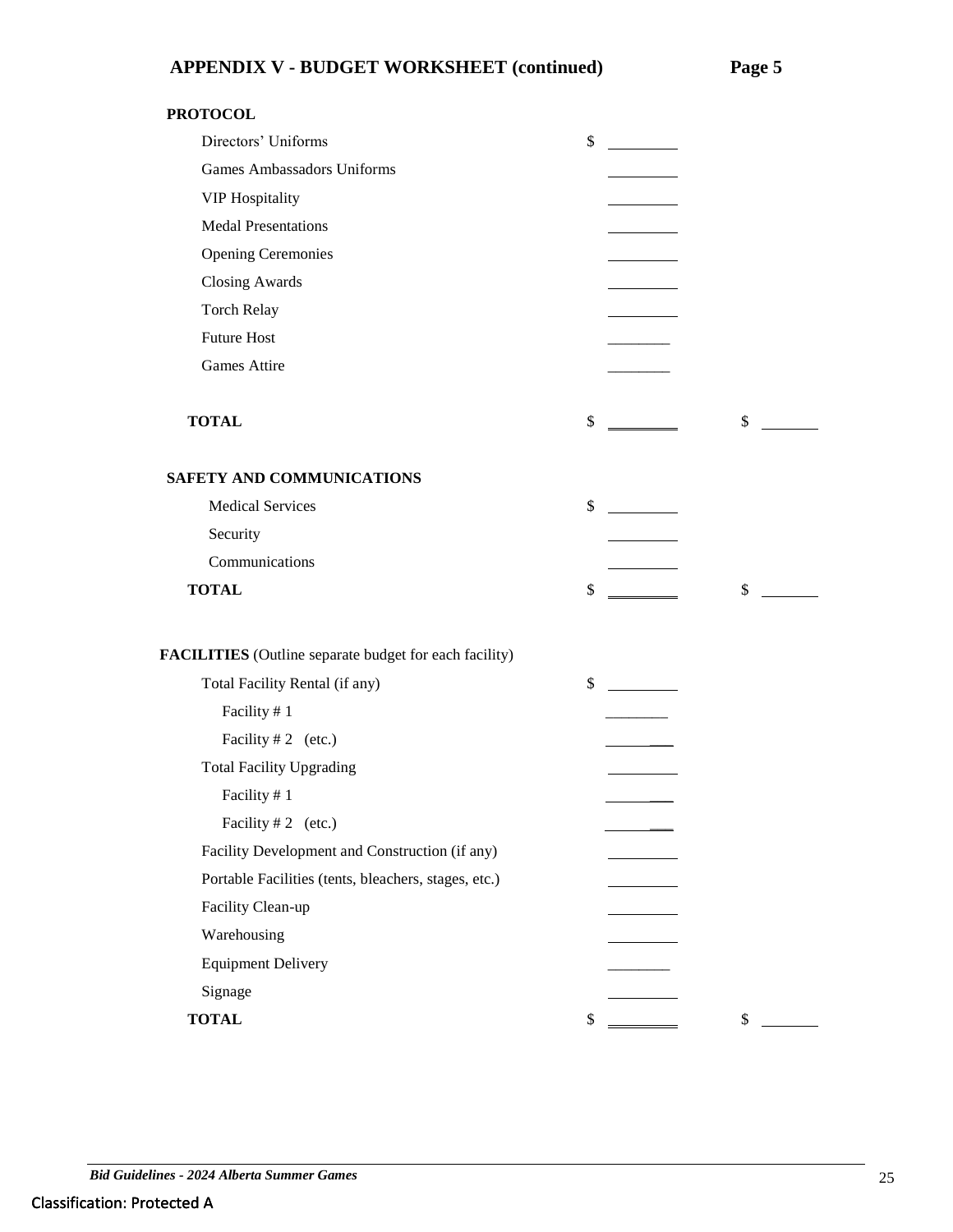| <b>APPENDIX V - BUDGET WORKSHEET (continued)</b>  |    | Page 6 |
|---------------------------------------------------|----|--------|
| <b>FOOD</b>                                       |    |        |
| Food Centre Meals (Breakfast & Supper)            | \$ |        |
| Box Lunches (incl. post ceremonies light meal and |    |        |
| Day 4 Travel home meal)                           |    |        |
| Concessions                                       |    |        |
| Other Food Requirements                           |    |        |
| <b>TOTAL</b>                                      | \$ | \$     |
| <b>ACCOMMODATION</b>                              |    |        |
| Athlete Village                                   | \$ |        |
| Hotels (Officials Accommodation)                  |    |        |
| <b>TOTAL</b>                                      | \$ | \$     |
| <b>TRANSPORTATION</b>                             |    |        |
| <b>Internal Busing</b>                            |    |        |
| <b>Courtesy Vehicles</b>                          |    |        |
| Parking and Traffic Control                       |    |        |
| <b>TOTAL</b>                                      | \$ | \$     |
| <b>REGISTRATION &amp; RESULTS</b>                 |    |        |
| <b>Identification Tags and Supplies</b>           | \$ |        |
| Registration Kits (bags/folders)                  |    |        |
| <b>Registration Centre</b>                        |    |        |
| <b>Results Centre</b>                             |    |        |
| <b>TOTAL</b>                                      | \$ | \$     |
|                                                   |    |        |
| TOTAL EXPENDITURES BUDGET                         |    | \$     |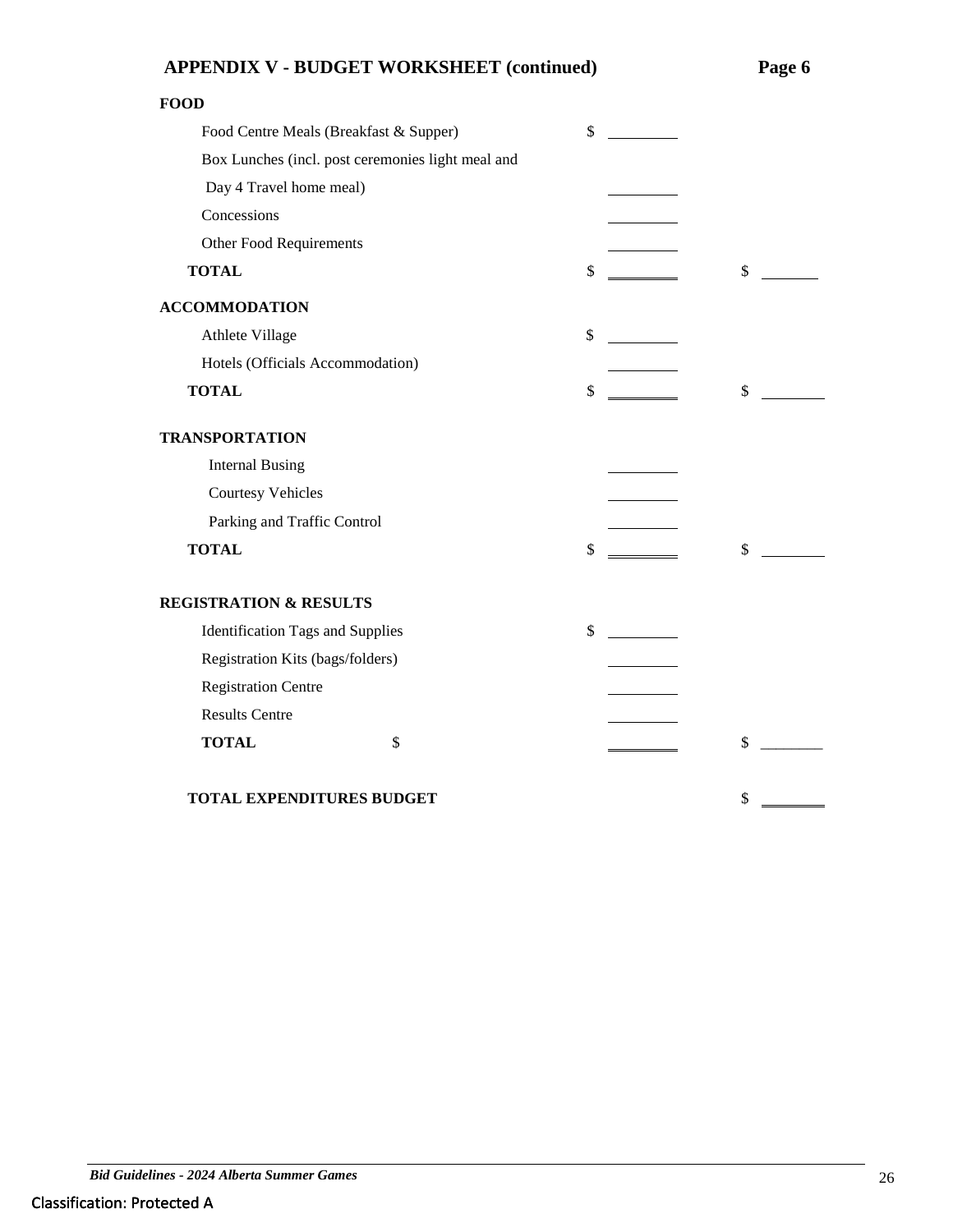# <span id="page-26-0"></span>**APPENDIX VI - BID SUBMISSION CHECKLIST**

**Please ensure the following information is incorporated into your bid submission.**

#### **Note: This checklist should be part of your bid submission**

# **ITEM INCLUDED LOCATION IN SUBMISSION (please ) (page # and/or section) 1. Municipal Support** - Statements of support and commitment from Page Page the Municipal Council and any other co-operating municipalities **2. Proposed dates for the Games** One or two shift Games format Page **3. Previous Event Experience** List of zone, provincial or national events Page hosted in recent years **4. Host Organizing Committee** Assurance the community can form an Page organization capable of hosting the Games - Proposed organizational structure Page Page Proposed method to select Games Chairperson Page & Board of Directors **5. Listing of sports you are prepared to host** Page **6**. **Facilities** - Description of the facilities for the proposed Page sports - Contingency plans (where applicable to Page accommodate proposed sports) - Map of community indicating the location Page Page of the facilities - Plan for construction or upgrading of facilities Page Page **7. Food Services** - Guaranteed per diem rate for feeding 3,000 participants Page Page Method of feeding athletes, coaches and officials Page Page - Description of food centre (location, seating capacity, etc.) Page \_\_\_\_\_\_ **8. Transportation**: - Description of plans to move the athletes from Page Page venue to venue within the community